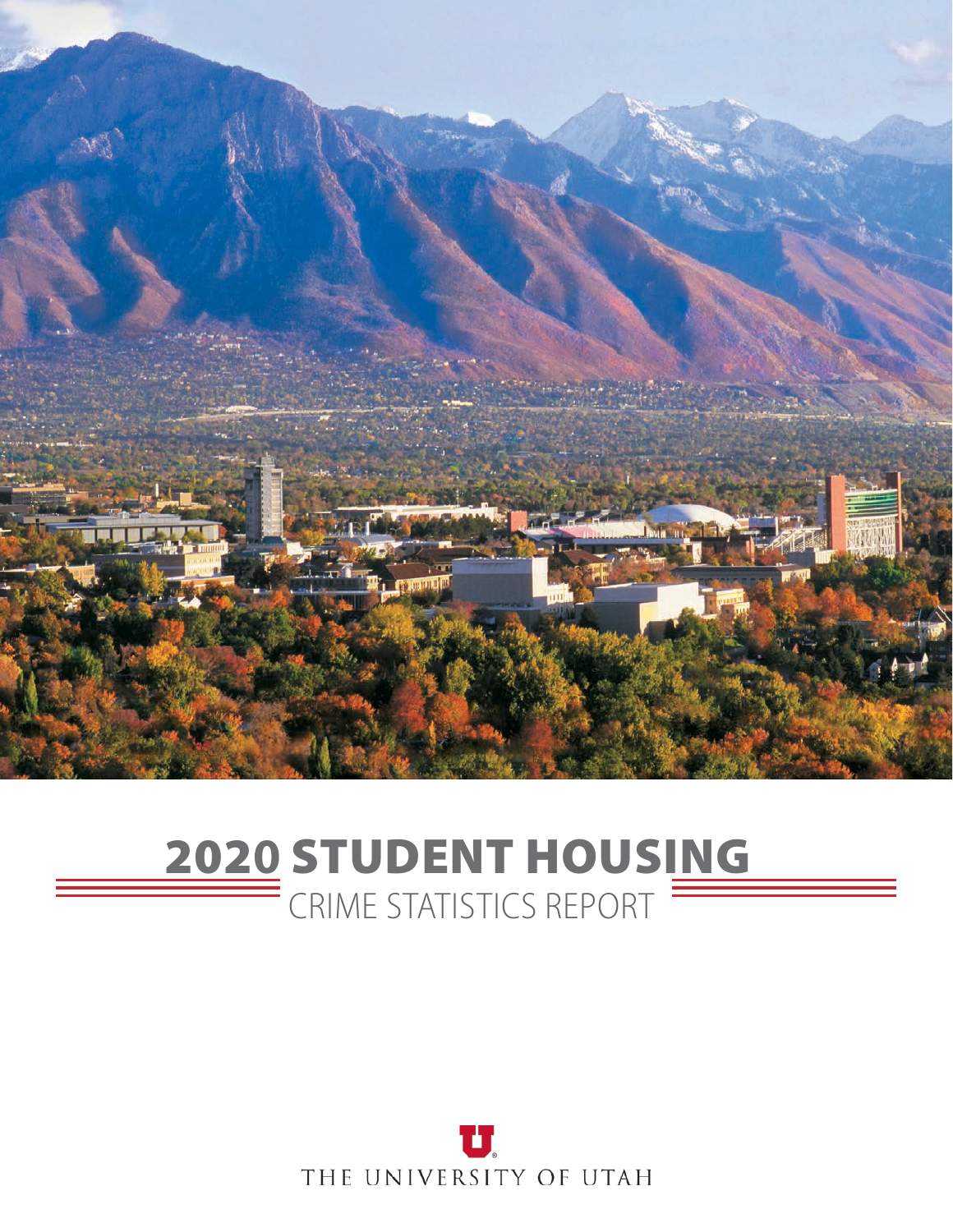#### **STUDENT HOUSING CRIME STATISTICS**

TThe University of Utah provides single, group and family housing for undergraduate and graduate students enrolled at the university. Housing and Residential Education (HRE) manages facilities in the Fort Douglas Officer's Circle area, traditional on-campus housing facilities, and the Block 44 and downtown commons buildings in downtown Salt Lake City (the lease for the Block 44 off-campus site ends in May 2022). University Student Apartments (USA) manages graduate and family student housing in the Medical Plaza, and USA's East and West Villages.

Ensuring the safety of student residents is among university leaders' highest priorities. Any reports of crime in housing facilities are addressed and resolved as quickly as possible, with a victimcentric and trauma-informed approach. To report a crime, please call University of Utah Police at 801-585-2677 or go to safeu.utah.edu.

Consistent with Utah Code section 53B-28-403, the statistics in this report include only incidents reported to University Police and other law enforcement agencies during the 2020 calendar year.<sup>1</sup> In the process of reviewing these reports, the Salt Lake City Police Department provided additional updated crime statistics for the 2020 calendar year which had not been reported at the time the University's Campus Safety Plan was issued in October. The university's annual Campus Safety Plan will be updated accordingly. Finally, as required by state statute, the statistics included in this report reflect any crimes reported to law enforcement that have occurred in any on-campus student housing facility, any institution-operated off-campus housing facility, as well as any student organization-owned, non-campus housing facility (e.g. fraternity and sorority houses) adjacent to campus.<sup>2</sup>

Consistent with the requirements of Utah Code section 53B-28-403, crimes reported to have occurred on campus housing facilities not used for housing students (i.e. for housing only faculty and/or staff ) are excluded from this report.

<sup>2</sup> The statistics in the University's Annual Security and Fire Safety Report (ASR) are inclusive of reports made to all Campus Security Authorities (CSAs), not just law enforcement, and will, therefore, differ from the numbers provided in this report.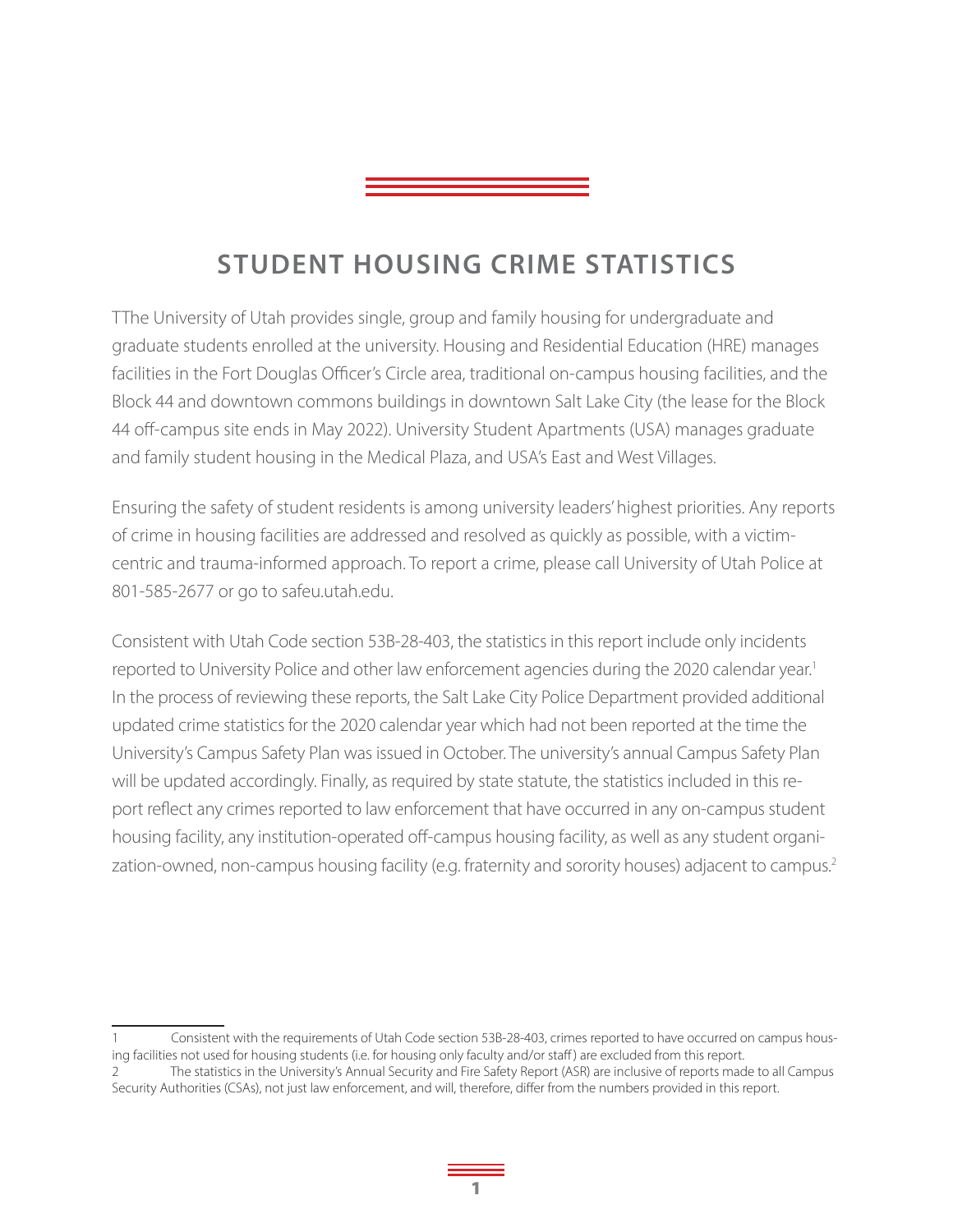## UNIVERSITY STUDENT APARTMENTS

| <b>Criminal Offenses 2020</b>        |                                                    |                                                               |                                                                                 |                                                                           |                                                                           |                                                                           |                                                  |  |  |  |  |
|--------------------------------------|----------------------------------------------------|---------------------------------------------------------------|---------------------------------------------------------------------------------|---------------------------------------------------------------------------|---------------------------------------------------------------------------|---------------------------------------------------------------------------|--------------------------------------------------|--|--|--|--|
| <b>Building Name</b>                 | <b>University Student</b><br>Apartments<br>Tower 1 | <b>University Student</b><br>Apartments<br>Tower <sub>2</sub> | <b>University Student</b><br>Apartments<br><b>Medical Plaza</b><br>Town Houses* | <b>University Student</b><br><b>Apartments East</b><br>Village 100 Court* | <b>University Student</b><br><b>Apartments East</b><br>Village 200 Court* | <b>University Student</b><br><b>Apartments East</b><br>Village 300 Court* | <b>University</b><br><b>Village West</b><br>400A |  |  |  |  |
| <b>Building Number</b>               | 701                                                | 702                                                           | 706,707                                                                         | 723, 724, 725                                                             | 726, 727, 728,<br>728                                                     | 730, 731, 732,<br>733                                                     | 734                                              |  |  |  |  |
| <b>CRIMINAL OFFENSES</b>             |                                                    |                                                               |                                                                                 |                                                                           |                                                                           |                                                                           |                                                  |  |  |  |  |
| Murder/Non-Negligent Manslaughter    | $\pmb{0}$                                          | 0                                                             | $\pmb{0}$                                                                       | $\pmb{0}$                                                                 | $\pmb{0}$                                                                 | $\pmb{0}$                                                                 | 0                                                |  |  |  |  |
| Negligent Manslaughter               | 0                                                  | 0                                                             | 0                                                                               | $\mathbf 0$                                                               | 0                                                                         | $\mathbf{0}$                                                              | 0                                                |  |  |  |  |
| Robbery                              | $\pmb{0}$                                          | $\pmb{0}$                                                     | $\pmb{0}$                                                                       | $\pmb{0}$                                                                 | $\pmb{0}$                                                                 | $\pmb{0}$                                                                 | $\pmb{0}$                                        |  |  |  |  |
| <b>Aggravated Assault</b>            | 0                                                  | 0                                                             | $\pmb{0}$                                                                       | $\pmb{0}$                                                                 | 0                                                                         | $\mathbf 0$                                                               | 0                                                |  |  |  |  |
| <b>Burglary</b>                      | 0                                                  | 0                                                             | 0                                                                               | $\pmb{0}$                                                                 | 0                                                                         | $\mathbf 0$                                                               | 0                                                |  |  |  |  |
| <b>Motor Vehicle Theft</b>           | 0                                                  | 0                                                             | 0                                                                               | 1                                                                         | 0                                                                         | 1                                                                         | 0                                                |  |  |  |  |
| Arson                                | 0                                                  | $\pmb{0}$                                                     | 0                                                                               | $\pmb{0}$                                                                 | 0                                                                         | 0                                                                         | 0                                                |  |  |  |  |
| <b>SEX OFFENSES</b>                  |                                                    |                                                               |                                                                                 |                                                                           |                                                                           |                                                                           |                                                  |  |  |  |  |
| Rape                                 | 0                                                  | $\pmb{0}$                                                     | $\pmb{0}$                                                                       | $\pmb{0}$                                                                 | $\pmb{0}$                                                                 | 0                                                                         | $\pmb{0}$                                        |  |  |  |  |
| Fondling                             | $\pmb{0}$                                          | $\pmb{0}$                                                     | $\pmb{0}$                                                                       | $\pmb{0}$                                                                 | $\pmb{0}$                                                                 | $\pmb{0}$                                                                 | $\pmb{0}$                                        |  |  |  |  |
| Incest                               | 0                                                  | 0                                                             | 0                                                                               | $\pmb{0}$                                                                 | 0                                                                         | 0                                                                         | 0                                                |  |  |  |  |
| <b>Statutory Rape</b>                | $\mathbf{0}$                                       | 0                                                             | 0                                                                               | $\pmb{0}$                                                                 | 0                                                                         | 0                                                                         | 0                                                |  |  |  |  |
| DRUG, WEAPON, AND ALCOHOL VIOLATIONS |                                                    |                                                               |                                                                                 |                                                                           |                                                                           |                                                                           |                                                  |  |  |  |  |
| <b>Weapon Violations</b>             | 0                                                  | $\pmb{0}$                                                     | $\pmb{0}$                                                                       | $\pmb{0}$                                                                 | $\pmb{0}$                                                                 | $\pmb{0}$                                                                 | $\pmb{0}$                                        |  |  |  |  |
| <b>Drug Violations</b>               | 0                                                  | 0                                                             | 0                                                                               | $\pmb{0}$                                                                 | 0                                                                         | $\mathbf{0}$                                                              | 0                                                |  |  |  |  |
| <b>Alcohol Violations</b>            | 0                                                  | 0                                                             | 0                                                                               | $\pmb{0}$                                                                 | 0                                                                         | 0                                                                         | $\pmb{0}$                                        |  |  |  |  |
| <b>HATE CRIMES</b>                   |                                                    |                                                               |                                                                                 |                                                                           |                                                                           |                                                                           |                                                  |  |  |  |  |
| Murder/Non-negligent Manslaughter    | $\pmb{0}$                                          | 0                                                             | $\pmb{0}$                                                                       | $\pmb{0}$                                                                 | $\pmb{0}$                                                                 | $\pmb{0}$                                                                 | 0                                                |  |  |  |  |
| Negligent Manslaughter               | 0                                                  | 0                                                             | 0                                                                               | $\mathbf 0$                                                               | 0                                                                         | 0                                                                         | 0                                                |  |  |  |  |
| Rape                                 | $\pmb{0}$                                          | $\pmb{0}$                                                     | 0                                                                               | $\pmb{0}$                                                                 | 0                                                                         | $\bf{0}$                                                                  | 0                                                |  |  |  |  |
| Fondling                             | 0                                                  | 0                                                             | 0                                                                               | $\pmb{0}$                                                                 | 0                                                                         | 0                                                                         | 0                                                |  |  |  |  |
| <b>Aggravated Assault</b>            | 0                                                  | 0                                                             | $\pmb{0}$                                                                       | 0                                                                         | $\pmb{0}$                                                                 | $\pmb{0}$                                                                 | $\pmb{0}$                                        |  |  |  |  |
| <b>Burglary</b>                      | 0                                                  | $\pmb{0}$                                                     | 0                                                                               | 0                                                                         | $\pmb{0}$                                                                 | $\pmb{0}$                                                                 | 0                                                |  |  |  |  |
| Motor Vehicle Theft                  | 0                                                  | $\pmb{0}$                                                     | 0                                                                               | $\pmb{0}$                                                                 | $\pmb{0}$                                                                 | $\pmb{0}$                                                                 | 0                                                |  |  |  |  |
| Arson                                | 0                                                  | 0                                                             | 0                                                                               | $\mathbf{0}$                                                              | $\pmb{0}$                                                                 | $\mathbf 0$                                                               | 0                                                |  |  |  |  |
| Larceny                              | $\pmb{0}$                                          | $\pmb{0}$                                                     | 0                                                                               | 0                                                                         | $\pmb{0}$                                                                 | $\pmb{0}$                                                                 | $\pmb{0}$                                        |  |  |  |  |
| Simple Assault                       | $\pmb{0}$                                          | $\pmb{0}$                                                     | $\pmb{0}$                                                                       | $\pmb{0}$                                                                 | $\pmb{0}$                                                                 | $\pmb{0}$                                                                 | $\pmb{0}$                                        |  |  |  |  |
| Intimidation                         | $\mathbf 0$                                        | $\pmb{0}$                                                     | 0                                                                               | 0                                                                         | $\pmb{0}$                                                                 | $\pmb{0}$                                                                 | 0                                                |  |  |  |  |
| Vandalism                            | $\pmb{0}$                                          | $\pmb{0}$                                                     | $\pmb{0}$                                                                       | $\pmb{0}$                                                                 | $\pmb{0}$                                                                 | $\pmb{0}$                                                                 | $\pmb{0}$                                        |  |  |  |  |
| <b>VAWA OFFENSES</b>                 |                                                    |                                                               |                                                                                 |                                                                           |                                                                           |                                                                           |                                                  |  |  |  |  |
| <b>Domestic Violence</b>             | 0                                                  | 0                                                             | $\pmb{0}$                                                                       | 1                                                                         | $\pmb{0}$                                                                 | $\pmb{0}$                                                                 | $\mathbf{0}$                                     |  |  |  |  |
| <b>Dating Violence</b>               | $\pmb{0}$                                          | $\pmb{0}$                                                     | $\pmb{0}$                                                                       | $\pmb{0}$                                                                 | $\pmb{0}$                                                                 | $\pmb{0}$                                                                 | $\pmb{0}$                                        |  |  |  |  |
| Stalking                             | $\pmb{0}$                                          | $\pmb{0}$                                                     | $\pmb{0}$                                                                       | $\pmb{0}$                                                                 | $\pmb{0}$                                                                 | $\pmb{0}$                                                                 | $\pmb{0}$                                        |  |  |  |  |

\*to protect privacy of residents, housing facilities with fewer than 15 residential units have been grouped together with others in the same immediate area.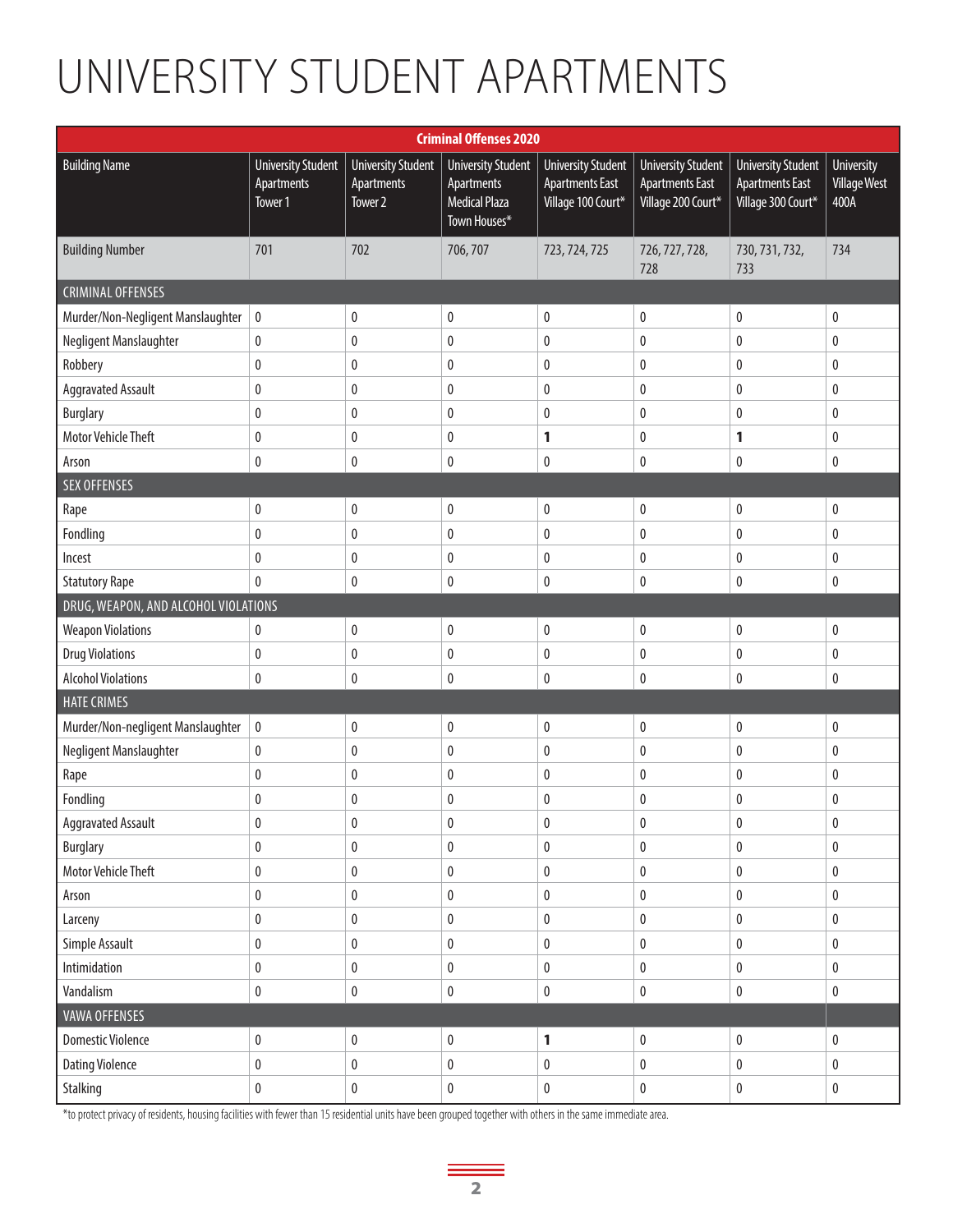|                                      |                                                  |                                                  | <b>CRIMINAL OFFENSES 2020</b>             |                                                  |                                                  |                                                  |                                        |
|--------------------------------------|--------------------------------------------------|--------------------------------------------------|-------------------------------------------|--------------------------------------------------|--------------------------------------------------|--------------------------------------------------|----------------------------------------|
| <b>Building Name</b>                 | <b>University</b><br><b>Village West</b><br>400B | <b>University</b><br><b>Village West</b><br>400C | University<br><b>Village West</b><br>400D | <b>University</b><br><b>Village West</b><br>500A | <b>University</b><br><b>Village West</b><br>500B | <b>University</b><br><b>Village West</b><br>500C | <b>University Village</b><br>West 500D |
| <b>Building Number</b>               | 735                                              | 736                                              | 737                                       | 738                                              | 739                                              | 740                                              | 741                                    |
| <b>CRIMINAL OFFENSES</b>             |                                                  |                                                  |                                           |                                                  |                                                  |                                                  |                                        |
| Murder/Non-Negligent Manslaughter    | $\pmb{0}$                                        | $\pmb{0}$                                        | $\pmb{0}$                                 | $\pmb{0}$                                        | $\pmb{0}$                                        | $\pmb{0}$                                        | 0                                      |
| Negligent Manslaughter               | $\pmb{0}$                                        | $\pmb{0}$                                        | $\pmb{0}$                                 | $\pmb{0}$                                        | $\pmb{0}$                                        | $\pmb{0}$                                        | $\pmb{0}$                              |
| Robbery                              | $\pmb{0}$                                        | $\pmb{0}$                                        | $\pmb{0}$                                 | $\pmb{0}$                                        | $\pmb{0}$                                        | $\pmb{0}$                                        | $\pmb{0}$                              |
| <b>Aggravated Assault</b>            | $\pmb{0}$                                        | $\pmb{0}$                                        | $\pmb{0}$                                 | 0                                                | $\mathbf 0$                                      | $\mathbf 0$                                      | 0                                      |
| <b>Burglary</b>                      | $\pmb{0}$                                        | $\pmb{0}$                                        | $\pmb{0}$                                 | $\pmb{0}$                                        | $\pmb{0}$                                        | $\pmb{0}$                                        | $\pmb{0}$                              |
| <b>Motor Vehicle Theft</b>           | $\mathbf 0$                                      | $\pmb{0}$                                        | $\pmb{0}$                                 | 0                                                | $\mathbf 0$                                      | $\mathbf{0}$                                     | $\pmb{0}$                              |
| Arson                                | $\pmb{0}$                                        | $\pmb{0}$                                        | $\pmb{0}$                                 | $\pmb{0}$                                        | $\pmb{0}$                                        | $\mathbf 0$                                      | 0                                      |
| <b>SEX OFFENSES</b>                  |                                                  |                                                  |                                           |                                                  |                                                  |                                                  |                                        |
| Rape                                 | $\pmb{0}$                                        | $\pmb{0}$                                        | $\pmb{0}$                                 | $\pmb{0}$                                        | $\pmb{0}$                                        | $\pmb{0}$                                        | $\pmb{0}$                              |
| Fondling                             | $\pmb{0}$                                        | $\pmb{0}$                                        | $\pmb{0}$                                 | $\pmb{0}$                                        | $\pmb{0}$                                        | $\pmb{0}$                                        | $\pmb{0}$                              |
| Incest                               | $\mathbf 0$                                      | 0                                                | 0                                         | 0                                                | $\mathbf 0$                                      | $\mathbf{0}$                                     | $\pmb{0}$                              |
| <b>Statutory Rape</b>                | $\pmb{0}$                                        | $\pmb{0}$                                        | $\pmb{0}$                                 | $\pmb{0}$                                        | $\pmb{0}$                                        | $\pmb{0}$                                        | $\pmb{0}$                              |
| DRUG, WEAPON, AND ALCOHOL VIOLATIONS |                                                  |                                                  |                                           |                                                  |                                                  |                                                  |                                        |
| <b>Weapon Violations</b>             | 0                                                | $\pmb{0}$                                        | $\pmb{0}$                                 | $\pmb{0}$                                        | $\pmb{0}$                                        | $\pmb{0}$                                        | $\pmb{0}$                              |
| <b>Drug Violations</b>               | $\pmb{0}$                                        | $\pmb{0}$                                        | $\pmb{0}$                                 | $\pmb{0}$                                        | $\pmb{0}$                                        | $\pmb{0}$                                        | $\pmb{0}$                              |
| <b>Alcohol Violations</b>            | $\pmb{0}$                                        | $\pmb{0}$                                        | $\pmb{0}$                                 | $\pmb{0}$                                        | $\pmb{0}$                                        | $\mathbf 0$                                      | $\pmb{0}$                              |
| <b>HATE CRIMES</b>                   |                                                  |                                                  |                                           |                                                  |                                                  |                                                  |                                        |
| Murder/Non-negligent Manslaughter    | $\pmb{0}$                                        | $\pmb{0}$                                        | $\pmb{0}$                                 | $\pmb{0}$                                        | $\pmb{0}$                                        | $\pmb{0}$                                        | $\pmb{0}$                              |
| Negligent Manslaughter               | $\pmb{0}$                                        | $\pmb{0}$                                        | $\pmb{0}$                                 | $\pmb{0}$                                        | $\pmb{0}$                                        | $\pmb{0}$                                        | $\pmb{0}$                              |
| Rape                                 | $\pmb{0}$                                        | $\pmb{0}$                                        | $\pmb{0}$                                 | $\pmb{0}$                                        | $\pmb{0}$                                        | $\pmb{0}$                                        | $\pmb{0}$                              |
| Fondling                             | $\pmb{0}$                                        | $\pmb{0}$                                        | $\pmb{0}$                                 | $\pmb{0}$                                        | $\pmb{0}$                                        | $\pmb{0}$                                        | $\pmb{0}$                              |
| <b>Aggravated Assault</b>            | $\pmb{0}$                                        | $\pmb{0}$                                        | $\pmb{0}$                                 | $\pmb{0}$                                        | $\pmb{0}$                                        | $\pmb{0}$                                        | $\pmb{0}$                              |
| <b>Burglary</b>                      | 0                                                | 0                                                | 0                                         | 0                                                | 0                                                | $\mathbf{0}$                                     | 0                                      |
| Motor Vehicle Theft                  | 0                                                | 0                                                | 0                                         | 0                                                | 0                                                | 0                                                | 0                                      |
| Arson                                | $\pmb{0}$                                        | $\pmb{0}$                                        | $\pmb{0}$                                 | $\pmb{0}$                                        | $\pmb{0}$                                        | $\pmb{0}$                                        | $\pmb{0}$                              |
| Larceny                              | $\pmb{0}$                                        | $\pmb{0}$                                        | $\pmb{0}$                                 | $\pmb{0}$                                        | $\pmb{0}$                                        | $\pmb{0}$                                        | $\pmb{0}$                              |
| Simple Assault                       | $\pmb{0}$                                        | $\pmb{0}$                                        | $\pmb{0}$                                 | $\pmb{0}$                                        | $\pmb{0}$                                        | $\pmb{0}$                                        | $\pmb{0}$                              |
| Intimidation                         | $\pmb{0}$                                        | $\pmb{0}$                                        | $\pmb{0}$                                 | $\pmb{0}$                                        | $\pmb{0}$                                        | $\pmb{0}$                                        | $\pmb{0}$                              |
| Vandalism                            | $\pmb{0}$                                        | $\pmb{0}$                                        | $\pmb{0}$                                 | $\pmb{0}$                                        | $\pmb{0}$                                        | $\pmb{0}$                                        | $\pmb{0}$                              |
| <b>VAWA OFFENSES</b>                 |                                                  |                                                  |                                           |                                                  |                                                  |                                                  |                                        |
| <b>Domestic Violence</b>             | $\pmb{0}$                                        | $\pmb{0}$                                        | $\pmb{0}$                                 | $\pmb{0}$                                        | $\pmb{0}$                                        | $\pmb{0}$                                        | $\pmb{0}$                              |
| <b>Dating Violence</b>               | $\pmb{0}$                                        | $\pmb{0}$                                        | $\pmb{0}$                                 | $\pmb{0}$                                        | $\pmb{0}$                                        | $\pmb{0}$                                        | $\pmb{0}$                              |
| Stalking                             | $\pmb{0}$                                        | $\pmb{0}$                                        | $\pmb{0}$                                 | $\pmb{0}$                                        | $\pmb{0}$                                        | $\pmb{0}$                                        | $\pmb{0}$                              |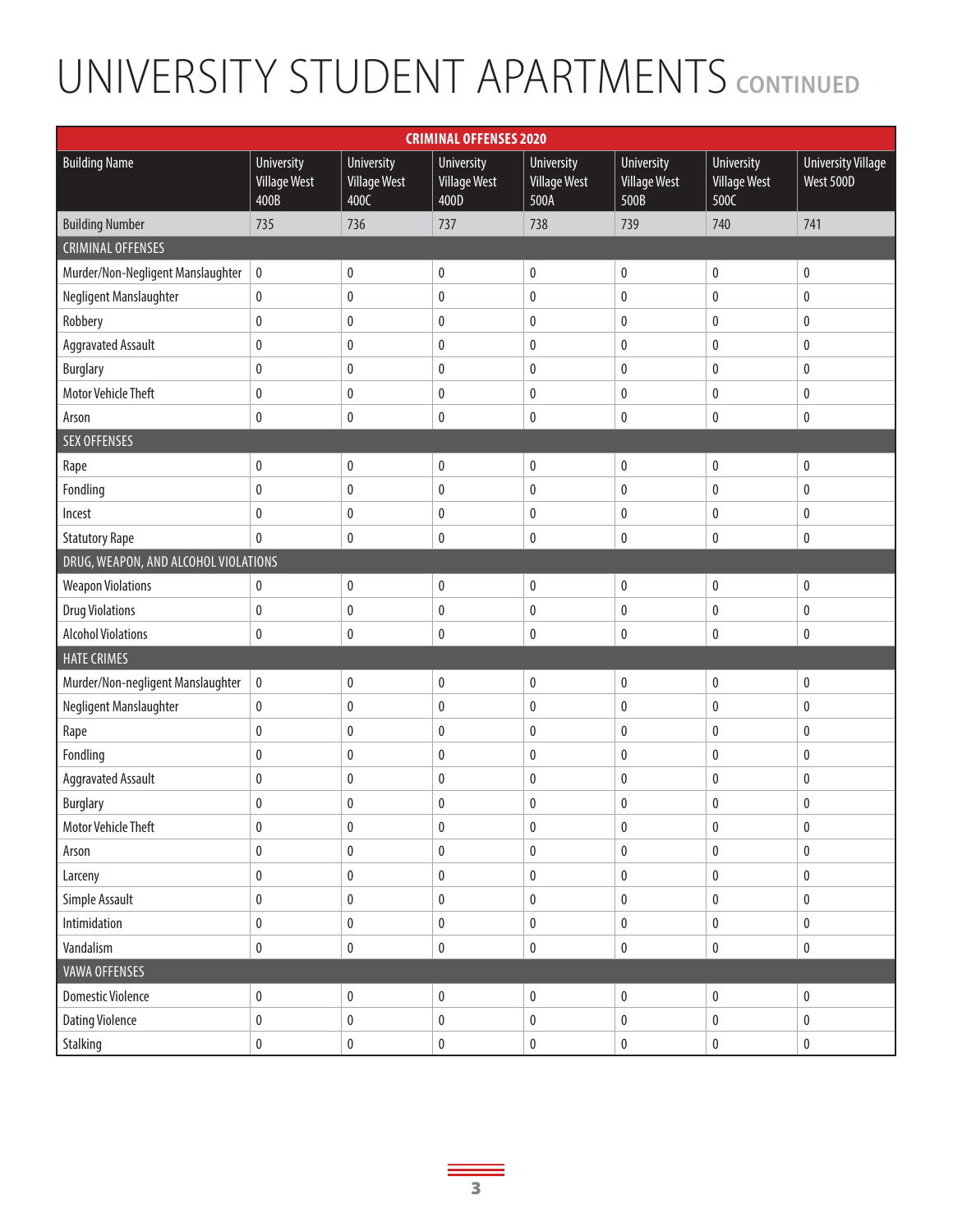| <b>CRIMINAL OFFENSES 2020</b>        |                                                                           |                                        |                                                  |                                        |                                        |                                        |                                                  |  |  |  |  |
|--------------------------------------|---------------------------------------------------------------------------|----------------------------------------|--------------------------------------------------|----------------------------------------|----------------------------------------|----------------------------------------|--------------------------------------------------|--|--|--|--|
| <b>Building Name</b>                 | <b>University Student</b><br><b>Apartments East</b><br>Village 600 Court* | <b>University Village</b><br>West 700A | <b>University</b><br><b>Village West</b><br>700B | <b>University Village</b><br>West 700C | <b>University Village</b><br>West 100D | <b>University Village</b><br>West 800A | <b>University</b><br><b>Village West</b><br>800B |  |  |  |  |
| <b>Building Number</b>               | 742, 743, 744,<br>745                                                     | 746                                    | 747                                              | 748                                    | 749                                    | 750                                    | 751                                              |  |  |  |  |
| <b>CRIMINAL OFFENSES</b>             |                                                                           |                                        |                                                  |                                        |                                        |                                        |                                                  |  |  |  |  |
| Murder/Non-Negligent Manslaughter    | 0                                                                         | $\pmb{0}$                              | 0                                                | 0                                      | $\pmb{0}$                              | $\mathbf{0}$                           | 0                                                |  |  |  |  |
| Negligent Manslaughter               | 0                                                                         | $\pmb{0}$                              | $\pmb{0}$                                        | 0                                      | $\pmb{0}$                              | $\pmb{0}$                              | 0                                                |  |  |  |  |
| Robbery                              | $\pmb{0}$                                                                 | $\mathbf 0$                            | $\pmb{0}$                                        | 0                                      | $\pmb{0}$                              | $\pmb{0}$                              | 0                                                |  |  |  |  |
| <b>Aggravated Assault</b>            | 0                                                                         | $\pmb{0}$                              | 0                                                | 0                                      | 0                                      | $\mathbf 0$                            | 0                                                |  |  |  |  |
| <b>Burglary</b>                      | 0                                                                         | $\pmb{0}$                              | 0                                                | 0                                      | $\pmb{0}$                              | $\boldsymbol{0}$                       | 0                                                |  |  |  |  |
| <b>Motor Vehicle Theft</b>           | 0                                                                         | $\pmb{0}$                              | 0                                                | 0                                      | $\pmb{0}$                              | $\mathbf{0}$                           | 0                                                |  |  |  |  |
| Arson                                | 0                                                                         | $\pmb{0}$                              | 0                                                | 0                                      | $\pmb{0}$                              | $\pmb{0}$                              | 0                                                |  |  |  |  |
| <b>SEX OFFENSES</b>                  |                                                                           |                                        |                                                  |                                        |                                        |                                        |                                                  |  |  |  |  |
| Rape                                 | 0                                                                         | $\pmb{0}$                              | $\pmb{0}$                                        | 0                                      | $\pmb{0}$                              | $\pmb{0}$                              | 0                                                |  |  |  |  |
| Fondling                             | 0                                                                         | $\pmb{0}$                              | $\pmb{0}$                                        | 0                                      | $\pmb{0}$                              | $\pmb{0}$                              | 0                                                |  |  |  |  |
| Incest                               | 0                                                                         | $\mathbf 0$                            | 0                                                | 0                                      | $\pmb{0}$                              | $\mathbf{0}$                           | 0                                                |  |  |  |  |
| <b>Statutory Rape</b>                | 0                                                                         | $\pmb{0}$                              | 0                                                | 0                                      | $\pmb{0}$                              | $\pmb{0}$                              | 0                                                |  |  |  |  |
| DRUG, WEAPON, AND ALCOHOL VIOLATIONS |                                                                           |                                        |                                                  |                                        |                                        |                                        |                                                  |  |  |  |  |
| <b>Weapon Violations</b>             | 0                                                                         | $\pmb{0}$                              | 0                                                | 0                                      | $\pmb{0}$                              | $\pmb{0}$                              | $\pmb{0}$                                        |  |  |  |  |
| <b>Drug Violations</b>               | $\pmb{0}$                                                                 | $\pmb{0}$                              | $\pmb{0}$                                        | 0                                      | $\pmb{0}$                              | $\pmb{0}$                              | 0                                                |  |  |  |  |
| <b>Alcohol Violations</b>            | 0                                                                         | $\pmb{0}$                              | 0                                                | 0                                      | $\pmb{0}$                              | $\mathbf{0}$                           | 0                                                |  |  |  |  |
| <b>HATE CRIMES</b>                   |                                                                           |                                        |                                                  |                                        |                                        |                                        |                                                  |  |  |  |  |
| Murder/Non-negligent Manslaughter    | 0                                                                         | $\pmb{0}$                              | 0                                                | 0                                      | $\pmb{0}$                              | $\mathbf{0}$                           | 0                                                |  |  |  |  |
| Negligent Manslaughter               | 0                                                                         | $\pmb{0}$                              | 0                                                | 0                                      | $\pmb{0}$                              | 0                                      | 0                                                |  |  |  |  |
| Rape                                 | $\pmb{0}$                                                                 | $\pmb{0}$                              | $\pmb{0}$                                        | $\pmb{0}$                              | $\pmb{0}$                              | $\pmb{0}$                              | 0                                                |  |  |  |  |
| Fondling                             | 0                                                                         | $\pmb{0}$                              | 0                                                | 0                                      | 0                                      | $\pmb{0}$                              | 0                                                |  |  |  |  |
| <b>Aggravated Assault</b>            | 0                                                                         | 0                                      | $\pmb{0}$                                        | 0                                      | $\pmb{0}$                              | $\pmb{0}$                              | 0                                                |  |  |  |  |
| Burglary                             | $\pmb{0}$                                                                 | $\pmb{0}$                              | $\pmb{0}$                                        | 0                                      | $\pmb{0}$                              | $\pmb{0}$                              | 0                                                |  |  |  |  |
| Motor Vehicle Theft                  | 0                                                                         | $\pmb{0}$                              | 0                                                | 0                                      | $\pmb{0}$                              | 0                                      | 0                                                |  |  |  |  |
| Arson                                | $\pmb{0}$                                                                 | $\pmb{0}$                              | 0                                                | 0                                      | $\pmb{0}$                              | $\pmb{0}$                              | $\pmb{0}$                                        |  |  |  |  |
| Larceny                              | 0                                                                         | 0                                      | 0                                                | 0                                      | $\pmb{0}$                              | 0                                      | $\pmb{0}$                                        |  |  |  |  |
| Simple Assault                       | $\pmb{0}$                                                                 | $\pmb{0}$                              | 0                                                | 0                                      | $\pmb{0}$                              | $\pmb{0}$                              | $\pmb{0}$                                        |  |  |  |  |
| Intimidation                         | 0                                                                         | 0                                      | 0                                                | 0                                      | $\pmb{0}$                              | $\pmb{0}$                              | $\pmb{0}$                                        |  |  |  |  |
| Vandalism                            | 0                                                                         | $\pmb{0}$                              | 0                                                | 0                                      | $\pmb{0}$                              | $\pmb{0}$                              | 0                                                |  |  |  |  |
| <b>VAWA OFFENSES</b>                 |                                                                           |                                        |                                                  |                                        |                                        |                                        |                                                  |  |  |  |  |
| <b>Domestic Violence</b>             | 1                                                                         | $\pmb{0}$                              | 0                                                | $\pmb{0}$                              | $\pmb{0}$                              | $\pmb{0}$                              | $\mathbf{1}$                                     |  |  |  |  |
| <b>Dating Violence</b>               | 0                                                                         | $\pmb{0}$                              | 0                                                | $\pmb{0}$                              | $\pmb{0}$                              | $\pmb{0}$                              | $\pmb{0}$                                        |  |  |  |  |
| Stalking                             | 1                                                                         | $\pmb{0}$                              | 0                                                | 0                                      | $\pmb{0}$                              | $\pmb{0}$                              | $\pmb{0}$                                        |  |  |  |  |

\*to protect privacy of residents, housing facilities with fewer than 15 residential units have been grouped together with others in the same immediate area.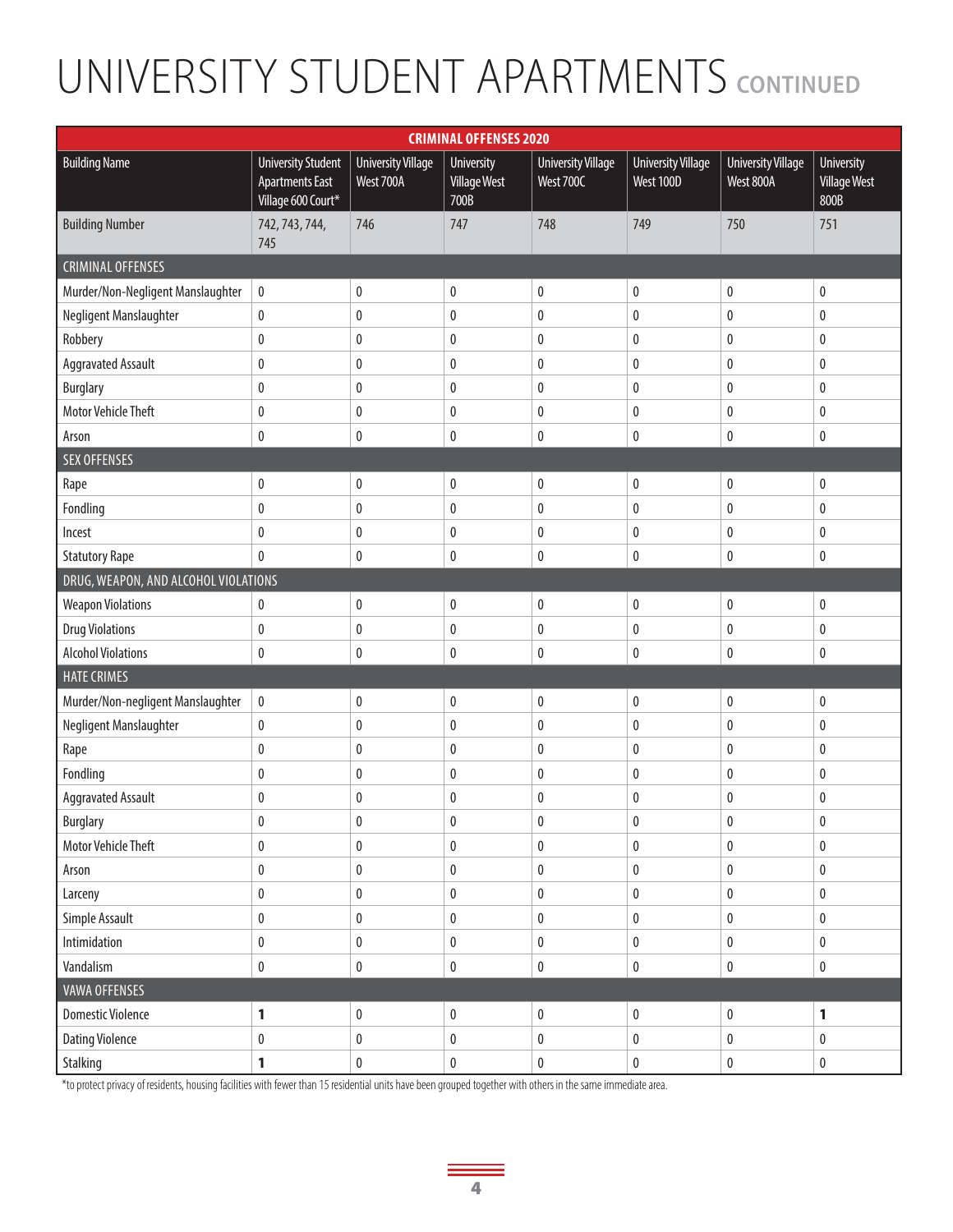|                                      | <b>CRIMINAL OFFENSES 2020</b>          |                                        |                                        |                                        |                                        |                                                   |                                                   |  |  |  |
|--------------------------------------|----------------------------------------|----------------------------------------|----------------------------------------|----------------------------------------|----------------------------------------|---------------------------------------------------|---------------------------------------------------|--|--|--|
| <b>Building Name</b>                 | <b>University Village</b><br>West 800C | <b>University Village</b><br>West 900A | <b>University Village</b><br>West 900B | <b>University Village</b><br>West 900C | <b>University Village</b><br>West 900D | <b>University</b><br><b>Village West</b><br>1000A | <b>University</b><br><b>Village West</b><br>1000B |  |  |  |
| <b>Building Number</b>               | 752                                    | 753                                    | 754                                    | 755                                    | 756                                    | 757                                               | 758                                               |  |  |  |
| <b>CRIMINAL OFFENSES</b>             |                                        |                                        |                                        |                                        |                                        |                                                   |                                                   |  |  |  |
| Murder/Non-Negligent Manslaughter    | $\pmb{0}$                              | 0                                      | $\boldsymbol{0}$                       | $\pmb{0}$                              | $\pmb{0}$                              | $\pmb{0}$                                         | 0                                                 |  |  |  |
| Negligent Manslaughter               | $\pmb{0}$                              | $\pmb{0}$                              | $\pmb{0}$                              | $\pmb{0}$                              | $\pmb{0}$                              | $\pmb{0}$                                         | 0                                                 |  |  |  |
| Robbery                              | $\pmb{0}$                              | $\pmb{0}$                              | $\pmb{0}$                              | $\pmb{0}$                              | $\pmb{0}$                              | $\pmb{0}$                                         | 0                                                 |  |  |  |
| <b>Aggravated Assault</b>            | 0                                      | 0                                      | $\mathbf{0}$                           | 0                                      | 0                                      | $\mathbf{0}$                                      | 0                                                 |  |  |  |
| <b>Burglary</b>                      | $\pmb{0}$                              | $\pmb{0}$                              | $\boldsymbol{0}$                       | 0                                      | 0                                      | $\pmb{0}$                                         | $\pmb{0}$                                         |  |  |  |
| <b>Motor Vehicle Theft</b>           | 0                                      | 0                                      | $\boldsymbol{0}$                       | $\pmb{0}$                              | 0                                      | $\bf{0}$                                          | 0                                                 |  |  |  |
| Arson                                | 0                                      | 0                                      | $\pmb{0}$                              | 0                                      | 0                                      | $\pmb{0}$                                         | 0                                                 |  |  |  |
| <b>SEX OFFENSES</b>                  |                                        |                                        |                                        |                                        |                                        |                                                   |                                                   |  |  |  |
| Rape                                 | 0                                      | $\pmb{0}$                              | $\pmb{0}$                              | $\pmb{0}$                              | 0                                      | $\pmb{0}$                                         | 0                                                 |  |  |  |
| Fondling                             | $\pmb{0}$                              | $\pmb{0}$                              | $\pmb{0}$                              | $\pmb{0}$                              | $\pmb{0}$                              | $\pmb{0}$                                         | 0                                                 |  |  |  |
| Incest                               | 0                                      | 0                                      | $\mathbf{0}$                           | 0                                      | 0                                      | $\pmb{0}$                                         | 0                                                 |  |  |  |
| <b>Statutory Rape</b>                | 0                                      | $\pmb{0}$                              | $\pmb{0}$                              | $\pmb{0}$                              | 0                                      | $\pmb{0}$                                         | 0                                                 |  |  |  |
| DRUG, WEAPON, AND ALCOHOL VIOLATIONS |                                        |                                        |                                        |                                        |                                        |                                                   |                                                   |  |  |  |
| <b>Weapon Violations</b>             | 0                                      | $\pmb{0}$                              | $\pmb{0}$                              | $\pmb{0}$                              | 0                                      | $\pmb{0}$                                         | 0                                                 |  |  |  |
| <b>Drug Violations</b>               | $\pmb{0}$                              | $\pmb{0}$                              | $\pmb{0}$                              | $\pmb{0}$                              | $\pmb{0}$                              | $\pmb{0}$                                         | $\pmb{0}$                                         |  |  |  |
| <b>Alcohol Violations</b>            | 0                                      | 0                                      | $\mathbf{0}$                           | 0                                      | 0                                      | $\pmb{0}$                                         | 0                                                 |  |  |  |
| <b>HATE CRIMES</b>                   |                                        |                                        |                                        |                                        |                                        |                                                   |                                                   |  |  |  |
| Murder/Non-negligent Manslaughter    | $\pmb{0}$                              | $\pmb{0}$                              | $\boldsymbol{0}$                       | $\pmb{0}$                              | $\pmb{0}$                              | $\pmb{0}$                                         | 0                                                 |  |  |  |
| Negligent Manslaughter               | $\pmb{0}$                              | $\pmb{0}$                              | $\pmb{0}$                              | $\pmb{0}$                              | $\pmb{0}$                              | $\pmb{0}$                                         | 0                                                 |  |  |  |
| Rape                                 | $\pmb{0}$                              | $\pmb{0}$                              | $\boldsymbol{0}$                       | $\pmb{0}$                              | $\pmb{0}$                              | $\pmb{0}$                                         | $\pmb{0}$                                         |  |  |  |
| Fondling                             | $\pmb{0}$                              | 0                                      | $\boldsymbol{0}$                       | $\pmb{0}$                              | $\pmb{0}$                              | $\bf{0}$                                          | 0                                                 |  |  |  |
| <b>Aggravated Assault</b>            | $\pmb{0}$                              | $\pmb{0}$                              | $\pmb{0}$                              | $\pmb{0}$                              | $\pmb{0}$                              | $\pmb{0}$                                         | $\pmb{0}$                                         |  |  |  |
| <b>Burglary</b>                      | 0                                      | 0                                      | $\mathbf{0}$                           | $\bf{0}$                               | 0                                      | $\mathbf 0$                                       | 0                                                 |  |  |  |
| Motor Vehicle Theft                  | 0                                      | 0                                      | 0                                      | $\bf{0}$                               | 0                                      | 0                                                 | 0                                                 |  |  |  |
| Arson                                | $\pmb{0}$                              | 0                                      | $\pmb{0}$                              | $\pmb{0}$                              | $\pmb{0}$                              | $\pmb{0}$                                         | $\pmb{0}$                                         |  |  |  |
| Larceny                              | $\pmb{0}$                              | $\pmb{0}$                              | $\pmb{0}$                              | $\pmb{0}$                              | 0                                      | $\pmb{0}$                                         | $\pmb{0}$                                         |  |  |  |
| Simple Assault                       | $\pmb{0}$                              | $\pmb{0}$                              | $\pmb{0}$                              | $\pmb{0}$                              | $\pmb{0}$                              | $\pmb{0}$                                         | $\pmb{0}$                                         |  |  |  |
| Intimidation                         | $\pmb{0}$                              | $\pmb{0}$                              | $\pmb{0}$                              | $\pmb{0}$                              | $\pmb{0}$                              | $\pmb{0}$                                         | $\pmb{0}$                                         |  |  |  |
| Vandalism                            | $\pmb{0}$                              | $\pmb{0}$                              | $\pmb{0}$                              | $\pmb{0}$                              | $\pmb{0}$                              | $\pmb{0}$                                         | $\pmb{0}$                                         |  |  |  |
| <b>VAWA OFFENSES</b>                 |                                        |                                        |                                        |                                        |                                        |                                                   |                                                   |  |  |  |
| <b>Domestic Violence</b>             | 1                                      | $\pmb{0}$                              | $\pmb{0}$                              | $\pmb{0}$                              | $\pmb{0}$                              | $\pmb{0}$                                         | $\pmb{0}$                                         |  |  |  |
| <b>Dating Violence</b>               | $\pmb{0}$                              | $\pmb{0}$                              | $\pmb{0}$                              | $\pmb{0}$                              | $\pmb{0}$                              | $\pmb{0}$                                         | $\pmb{0}$                                         |  |  |  |
| Stalking                             | $\pmb{0}$                              | $\pmb{0}$                              | $\pmb{0}$                              | $\pmb{0}$                              | $\pmb{0}$                              | $\pmb{0}$                                         | $\pmb{0}$                                         |  |  |  |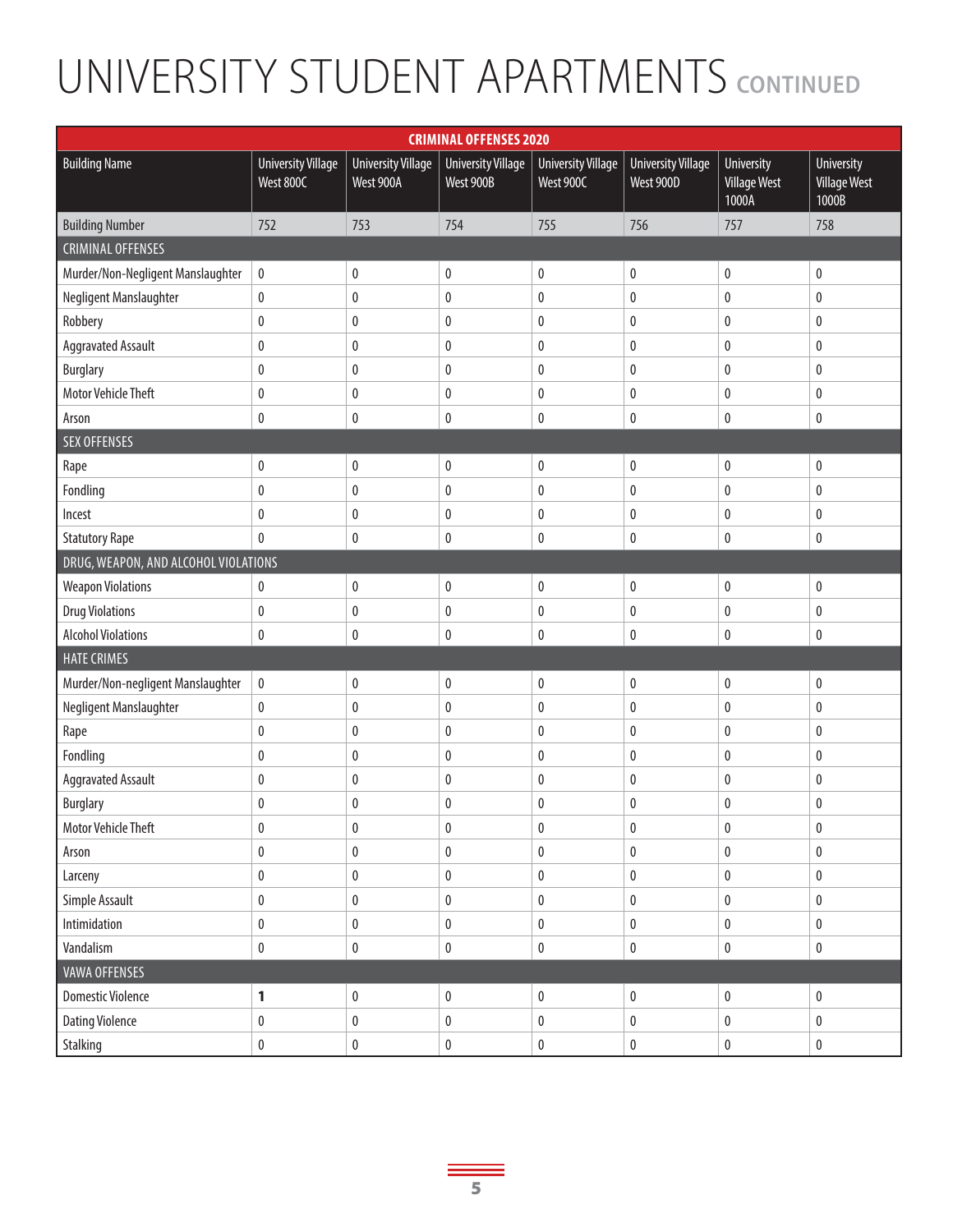| <b>CRIMINAL OFFENSES 2020</b>        |                                                |                                                |                                                   |                                            |                                                |                                                |                                                   |  |  |
|--------------------------------------|------------------------------------------------|------------------------------------------------|---------------------------------------------------|--------------------------------------------|------------------------------------------------|------------------------------------------------|---------------------------------------------------|--|--|
| <b>Building Name</b>                 | <b>University Village</b><br><b>West 1000C</b> | <b>University Village</b><br><b>East 1100A</b> | <b>University</b><br><b>Village East</b><br>1100B | University<br><b>Village East</b><br>1100C | <b>University Village</b><br><b>East 1100D</b> | <b>University Village</b><br><b>East 1200A</b> | <b>University</b><br><b>Village East</b><br>1200B |  |  |
| <b>Building Number</b>               | 759                                            | 761                                            | 762                                               | 763                                        | 764                                            | 765                                            | 766                                               |  |  |
| <b>CRIMINAL OFFENSES</b>             |                                                |                                                |                                                   |                                            |                                                |                                                |                                                   |  |  |
| Murder/Non-Negligent Manslaughter    | $\pmb{0}$                                      | $\pmb{0}$                                      | 0                                                 | $\pmb{0}$                                  | $\pmb{0}$                                      | $\pmb{0}$                                      | $\pmb{0}$                                         |  |  |
| Negligent Manslaughter               | $\pmb{0}$                                      | $\pmb{0}$                                      | $\pmb{0}$                                         | $\pmb{0}$                                  | $\pmb{0}$                                      | $\pmb{0}$                                      | $\pmb{0}$                                         |  |  |
| Robbery                              | $\pmb{0}$                                      | $\pmb{0}$                                      | 0                                                 | $\pmb{0}$                                  | $\pmb{0}$                                      | 0                                              | $\pmb{0}$                                         |  |  |
| <b>Aggravated Assault</b>            | $\pmb{0}$                                      | $\mathbf{0}$                                   | 0                                                 | 0                                          | $\bf{0}$                                       | 0                                              | $\pmb{0}$                                         |  |  |
| <b>Burglary</b>                      | $\pmb{0}$                                      | $\bf{0}$                                       | 0                                                 | $\pmb{0}$                                  | $\mathbf{0}$                                   | 0                                              | $\pmb{0}$                                         |  |  |
| <b>Motor Vehicle Theft</b>           | 0                                              | $\bf{0}$                                       | 0                                                 | 1                                          | $\mathbf{1}$                                   | 0                                              | $\pmb{0}$                                         |  |  |
| Arson                                | $\pmb{0}$                                      | $\pmb{0}$                                      | 0                                                 | $\pmb{0}$                                  | $\pmb{0}$                                      | $\pmb{0}$                                      | $\pmb{0}$                                         |  |  |
| <b>SEX OFFENSES</b>                  |                                                |                                                |                                                   |                                            |                                                |                                                |                                                   |  |  |
| Rape                                 | $\pmb{0}$                                      | $\mathbf 0$                                    | 0                                                 | $\pmb{0}$                                  | $\pmb{0}$                                      | $\pmb{0}$                                      | $\pmb{0}$                                         |  |  |
| Fondling                             | 0                                              | $\bf{0}$                                       | 0                                                 | $\pmb{0}$                                  | $\pmb{0}$                                      | 0                                              | $\pmb{0}$                                         |  |  |
| Incest                               | $\pmb{0}$                                      | $\mathbf{0}$                                   | 0                                                 | $\pmb{0}$                                  | $\mathbf{0}$                                   | 0                                              | $\pmb{0}$                                         |  |  |
| <b>Statutory Rape</b>                | $\mathbf{0}$                                   | $\pmb{0}$                                      | 0                                                 | $\pmb{0}$                                  | $\pmb{0}$                                      | $\pmb{0}$                                      | $\pmb{0}$                                         |  |  |
| DRUG, WEAPON, AND ALCOHOL VIOLATIONS |                                                |                                                |                                                   |                                            |                                                |                                                |                                                   |  |  |
| <b>Weapon Violations</b>             | 0                                              | $\mathbf 0$                                    | 0                                                 | $\pmb{0}$                                  | $\pmb{0}$                                      | $\pmb{0}$                                      | $\pmb{0}$                                         |  |  |
| <b>Drug Violations</b>               | $\pmb{0}$                                      | $\pmb{0}$                                      | $\pmb{0}$                                         | $\pmb{0}$                                  | $\pmb{0}$                                      | $\pmb{0}$                                      | 1                                                 |  |  |
| <b>Alcohol Violations</b>            | 0                                              | $\mathbf 0$                                    | 0                                                 | $\pmb{0}$                                  | $\mathbf{0}$                                   | 0                                              | $\mathbf 0$                                       |  |  |
| <b>HATE CRIMES</b>                   |                                                |                                                |                                                   |                                            |                                                |                                                |                                                   |  |  |
| Murder/Non-negligent Manslaughter    | $\pmb{0}$                                      | $\bf{0}$                                       | $\pmb{0}$                                         | $\pmb{0}$                                  | $\pmb{0}$                                      | $\pmb{0}$                                      | $\pmb{0}$                                         |  |  |
| Negligent Manslaughter               | $\pmb{0}$                                      | $\pmb{0}$                                      | 0                                                 | $\pmb{0}$                                  | $\pmb{0}$                                      | $\pmb{0}$                                      | $\pmb{0}$                                         |  |  |
| Rape                                 | $\pmb{0}$                                      | $\pmb{0}$                                      | 0                                                 | $\pmb{0}$                                  | $\pmb{0}$                                      | $\pmb{0}$                                      | $\pmb{0}$                                         |  |  |
| Fondling                             | $\pmb{0}$                                      | $\bf{0}$                                       | 0                                                 | $\pmb{0}$                                  | $\pmb{0}$                                      | 0                                              | 0                                                 |  |  |
| <b>Aggravated Assault</b>            | $\pmb{0}$                                      | $\bf{0}$                                       | 0                                                 | $\pmb{0}$                                  | $\pmb{0}$                                      | 0                                              | $\pmb{0}$                                         |  |  |
| <b>Burglary</b>                      | 0                                              | 0                                              | 0                                                 | $\pmb{0}$                                  | $\boldsymbol{0}$                               | 0                                              | $\pmb{0}$                                         |  |  |
| <b>Motor Vehicle Theft</b>           | 0                                              | 0                                              | 0                                                 | 0                                          | 0                                              | 0                                              | 0                                                 |  |  |
| Arson                                | $\pmb{0}$                                      | $\pmb{0}$                                      | $\pmb{0}$                                         | $\pmb{0}$                                  | $\pmb{0}$                                      | $\pmb{0}$                                      | $\pmb{0}$                                         |  |  |
| Larceny                              | $\pmb{0}$                                      | $\pmb{0}$                                      | 0                                                 | $\pmb{0}$                                  | $\pmb{0}$                                      | 0                                              | $\pmb{0}$                                         |  |  |
| Simple Assault                       | $\pmb{0}$                                      | $\pmb{0}$                                      | 0                                                 | $\pmb{0}$                                  | $\pmb{0}$                                      | $\pmb{0}$                                      | $\pmb{0}$                                         |  |  |
| Intimidation                         | $\pmb{0}$                                      | $\pmb{0}$                                      | 0                                                 | $\pmb{0}$                                  | $\pmb{0}$                                      | $\pmb{0}$                                      | $\pmb{0}$                                         |  |  |
| Vandalism                            | $\pmb{0}$                                      | $\pmb{0}$                                      | 0                                                 | $\pmb{0}$                                  | $\pmb{0}$                                      | $\pmb{0}$                                      | $\pmb{0}$                                         |  |  |
| <b>VAWA OFFENSES</b>                 |                                                |                                                |                                                   |                                            |                                                |                                                |                                                   |  |  |
| <b>Domestic Violence</b>             | $\pmb{0}$                                      | $\overline{\mathbf{2}}$                        | $\pmb{0}$                                         | $\pmb{0}$                                  | $\pmb{0}$                                      | $\pmb{0}$                                      | $\mathbf{1}$                                      |  |  |
| <b>Dating Violence</b>               | $\pmb{0}$                                      | $\pmb{0}$                                      | $\pmb{0}$                                         | $\pmb{0}$                                  | $\pmb{0}$                                      | $\pmb{0}$                                      | $\pmb{0}$                                         |  |  |
| Stalking                             | $\pmb{0}$                                      | $\pmb{0}$                                      | $\pmb{0}$                                         | $\pmb{0}$                                  | $\pmb{0}$                                      | $\pmb{0}$                                      | $\pmb{0}$                                         |  |  |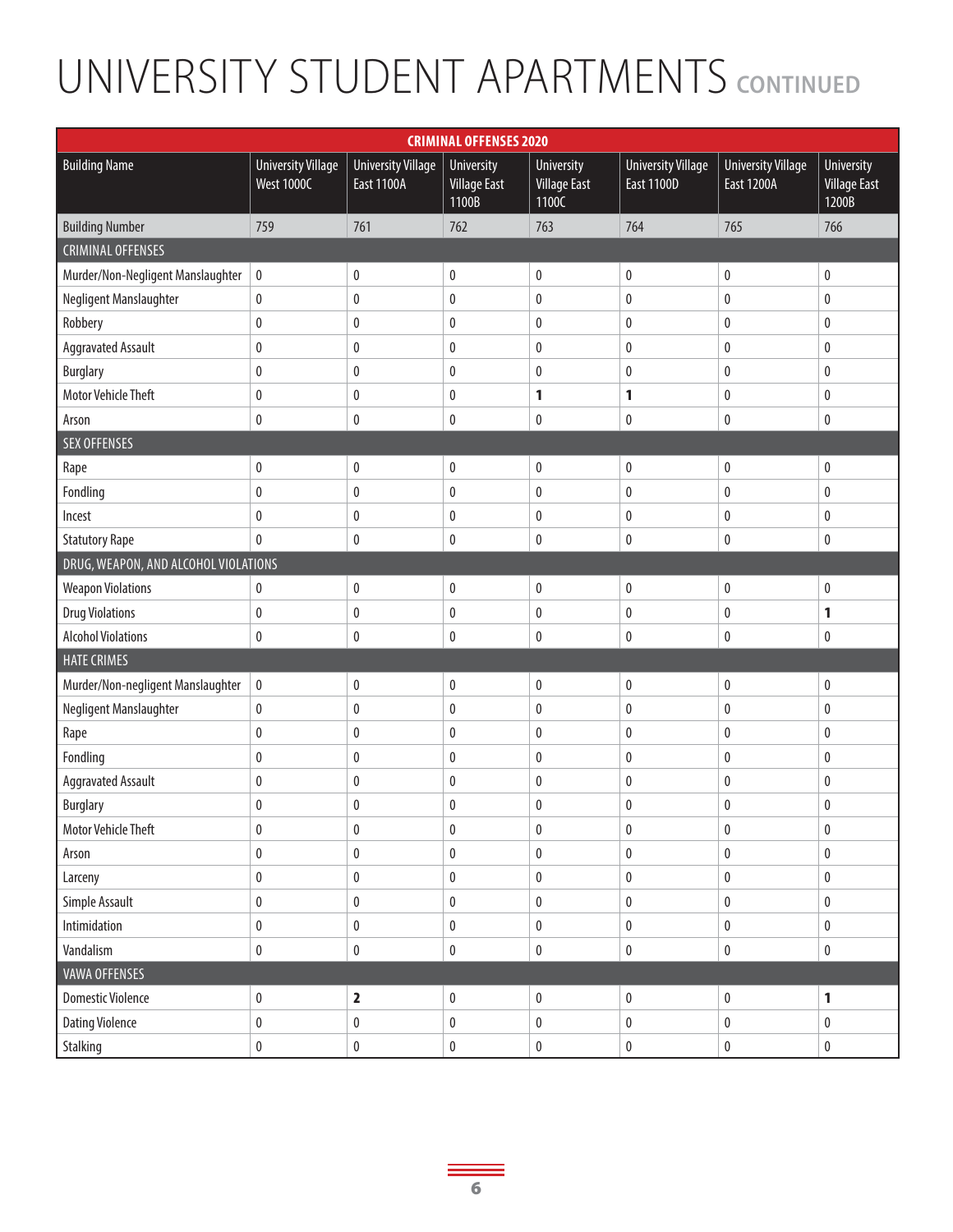| <b>CRIMINAL OFFENSES 2020</b>        |                                                   |                                                   |                                                   |                                                   |                                                   |                                                   |                                                   |                                                   |  |  |
|--------------------------------------|---------------------------------------------------|---------------------------------------------------|---------------------------------------------------|---------------------------------------------------|---------------------------------------------------|---------------------------------------------------|---------------------------------------------------|---------------------------------------------------|--|--|
| <b>Building Name</b>                 | <b>University</b><br><b>Village East</b><br>1300A | <b>University</b><br><b>Village East</b><br>1300B | <b>University</b><br><b>Village East</b><br>1400A | <b>University</b><br><b>Village East</b><br>1400B | <b>University</b><br><b>Village East</b><br>1400C | <b>University</b><br><b>Village East</b><br>1400D | <b>University</b><br><b>Village East</b><br>1500A | <b>University</b><br><b>Village East</b><br>1500B |  |  |
| <b>Building Number</b>               | 767                                               | 768                                               | 769                                               | 770                                               | 771                                               | 772                                               | 773                                               | 774                                               |  |  |
| <b>CRIMINAL OFFENSES</b>             |                                                   |                                                   |                                                   |                                                   |                                                   |                                                   |                                                   |                                                   |  |  |
| Murder/Non-Negligent Manslaughter    | 0                                                 | $\pmb{0}$                                         | $\pmb{0}$                                         | $\pmb{0}$                                         | $\pmb{0}$                                         | 0                                                 | $\pmb{0}$                                         | $\pmb{0}$                                         |  |  |
| Negligent Manslaughter               | $\pmb{0}$                                         | $\pmb{0}$                                         | $\pmb{0}$                                         | $\pmb{0}$                                         | $\pmb{0}$                                         | 0                                                 | $\pmb{0}$                                         | $\pmb{0}$                                         |  |  |
| Robbery                              | $\pmb{0}$                                         | $\bf{0}$                                          | 0                                                 | 0                                                 | 0                                                 | 0                                                 | $\pmb{0}$                                         | $\pmb{0}$                                         |  |  |
| <b>Aggravated Assault</b>            | 0                                                 | $\mathbf{0}$                                      | 0                                                 | 0                                                 | 0                                                 | 0                                                 | 0                                                 | 0                                                 |  |  |
| <b>Burglary</b>                      | $\pmb{0}$                                         | $\mathbf{0}$                                      | 0                                                 | $\mathbf 0$                                       | 0                                                 | 1                                                 | 0                                                 | $\pmb{0}$                                         |  |  |
| <b>Motor Vehicle Theft</b>           | 1                                                 | $\mathbf{0}$                                      | 0                                                 | 0                                                 | 0                                                 | 0                                                 | 0                                                 | $\overline{\mathbf{2}}$                           |  |  |
| Arson                                | 0                                                 | $\pmb{0}$                                         | 0                                                 | 0                                                 | 0                                                 | 0                                                 | $\pmb{0}$                                         | $\bf{0}$                                          |  |  |
| <b>SEX OFFENSES</b>                  |                                                   |                                                   |                                                   |                                                   |                                                   |                                                   |                                                   |                                                   |  |  |
| Rape                                 | 0                                                 | $\mathbf{0}$                                      | $\pmb{0}$                                         | $\pmb{0}$                                         | $\pmb{0}$                                         | 0                                                 | $\pmb{0}$                                         | 0                                                 |  |  |
| Fondling                             | 0                                                 | $\bf{0}$                                          | 0                                                 | $\pmb{0}$                                         | 0                                                 | 0                                                 | 0                                                 | $\mathbf{0}$                                      |  |  |
| Incest                               | 0                                                 | $\mathbf{0}$                                      | 0                                                 | $\mathbf 0$                                       | 0                                                 | 0                                                 | 0                                                 | $\bf{0}$                                          |  |  |
| <b>Statutory Rape</b>                | $\mathbf{0}$                                      | $\pmb{0}$                                         | 0                                                 | $\pmb{0}$                                         | 0                                                 | 0                                                 | $\pmb{0}$                                         | $\bf{0}$                                          |  |  |
| DRUG, WEAPON, AND ALCOHOL VIOLATIONS |                                                   |                                                   |                                                   |                                                   |                                                   |                                                   |                                                   |                                                   |  |  |
| <b>Weapon Violations</b>             | 0                                                 | $\bf{0}$                                          | $\pmb{0}$                                         | $\pmb{0}$                                         | $\pmb{0}$                                         | 0                                                 | 0                                                 | $\pmb{0}$                                         |  |  |
| <b>Drug Violations</b>               | 0                                                 | $\pmb{0}$                                         | 0                                                 | $\pmb{0}$                                         | $\pmb{0}$                                         | 0                                                 | $\pmb{0}$                                         | $\pmb{0}$                                         |  |  |
| <b>Alcohol Violations</b>            | 0                                                 | $\mathbf 0$                                       | 0                                                 | 0                                                 | 0                                                 | 0                                                 | 0                                                 | $\mathbf{0}$                                      |  |  |
| <b>HATE CRIMES</b>                   |                                                   |                                                   |                                                   |                                                   |                                                   |                                                   |                                                   |                                                   |  |  |
| Murder/Non-negligent Manslaughter    | 0                                                 | $\pmb{0}$                                         | $\pmb{0}$                                         | $\pmb{0}$                                         | $\pmb{0}$                                         | 0                                                 | $\pmb{0}$                                         | $\pmb{0}$                                         |  |  |
| Negligent Manslaughter               | 0                                                 | $\pmb{0}$                                         | 0                                                 | $\pmb{0}$                                         | 0                                                 | 0                                                 | 0                                                 | $\bf{0}$                                          |  |  |
| Rape                                 | $\pmb{0}$                                         | $\pmb{0}$                                         | 0                                                 | $\pmb{0}$                                         | $\pmb{0}$                                         | $\pmb{0}$                                         | $\pmb{0}$                                         | $\pmb{0}$                                         |  |  |
| Fondling                             | 0                                                 | $\mathbf{0}$                                      | 0                                                 | 0                                                 | 0                                                 | 0                                                 | 0                                                 | 0                                                 |  |  |
| <b>Aggravated Assault</b>            | 0                                                 | $\pmb{0}$                                         | 0                                                 | $\pmb{0}$                                         | 0                                                 | 0                                                 | 0                                                 | $\bf{0}$                                          |  |  |
| <b>Burglary</b>                      | 0                                                 | $\mathbf 0$                                       | 0                                                 | 0                                                 | 0                                                 | 0                                                 | 0                                                 | $\bf{0}$                                          |  |  |
| Motor Vehicle Theft                  | 0                                                 | 0                                                 | 0                                                 | 0                                                 | 0                                                 | 0                                                 | 0                                                 | 0                                                 |  |  |
| Arson                                | $\pmb{0}$                                         | $\pmb{0}$                                         | $\pmb{0}$                                         | $\pmb{0}$                                         | $\pmb{0}$                                         | $\pmb{0}$                                         | $\pmb{0}$                                         | $\pmb{0}$                                         |  |  |
| Larceny                              | 0                                                 | $\pmb{0}$                                         | 0                                                 | $\pmb{0}$                                         | 0                                                 | $\pmb{0}$                                         | $\pmb{0}$                                         | $\pmb{0}$                                         |  |  |
| Simple Assault                       | $\pmb{0}$                                         | $\pmb{0}$                                         | 0                                                 | $\pmb{0}$                                         | $\pmb{0}$                                         | $\pmb{0}$                                         | $\pmb{0}$                                         | $\pmb{0}$                                         |  |  |
| Intimidation                         | 0                                                 | $\pmb{0}$                                         | $\pmb{0}$                                         | $\pmb{0}$                                         | $\pmb{0}$                                         | $\pmb{0}$                                         | $\pmb{0}$                                         | $\pmb{0}$                                         |  |  |
| Vandalism                            | 0                                                 | $\pmb{0}$                                         | 0                                                 | $\pmb{0}$                                         | $\pmb{0}$                                         | 0                                                 | $\pmb{0}$                                         | $\pmb{0}$                                         |  |  |
| <b>VAWA OFFENSES</b>                 |                                                   |                                                   |                                                   |                                                   |                                                   |                                                   |                                                   |                                                   |  |  |
| <b>Domestic Violence</b>             | 0                                                 | $\pmb{0}$                                         | $\pmb{0}$                                         | $\pmb{0}$                                         | 1                                                 | $\pmb{0}$                                         | $\pmb{0}$                                         | $\pmb{0}$                                         |  |  |
| <b>Dating Violence</b>               | $\pmb{0}$                                         | $\pmb{0}$                                         | $\pmb{0}$                                         | $\pmb{0}$                                         | $\pmb{0}$                                         | $\pmb{0}$                                         | $\pmb{0}$                                         | $\pmb{0}$                                         |  |  |
| Stalking                             | $\pmb{0}$                                         | $\pmb{0}$                                         | $\bf 0$                                           | $\pmb{0}$                                         | $\pmb{0}$                                         | $\pmb{0}$                                         | $\pmb{0}$                                         | $\pmb{0}$                                         |  |  |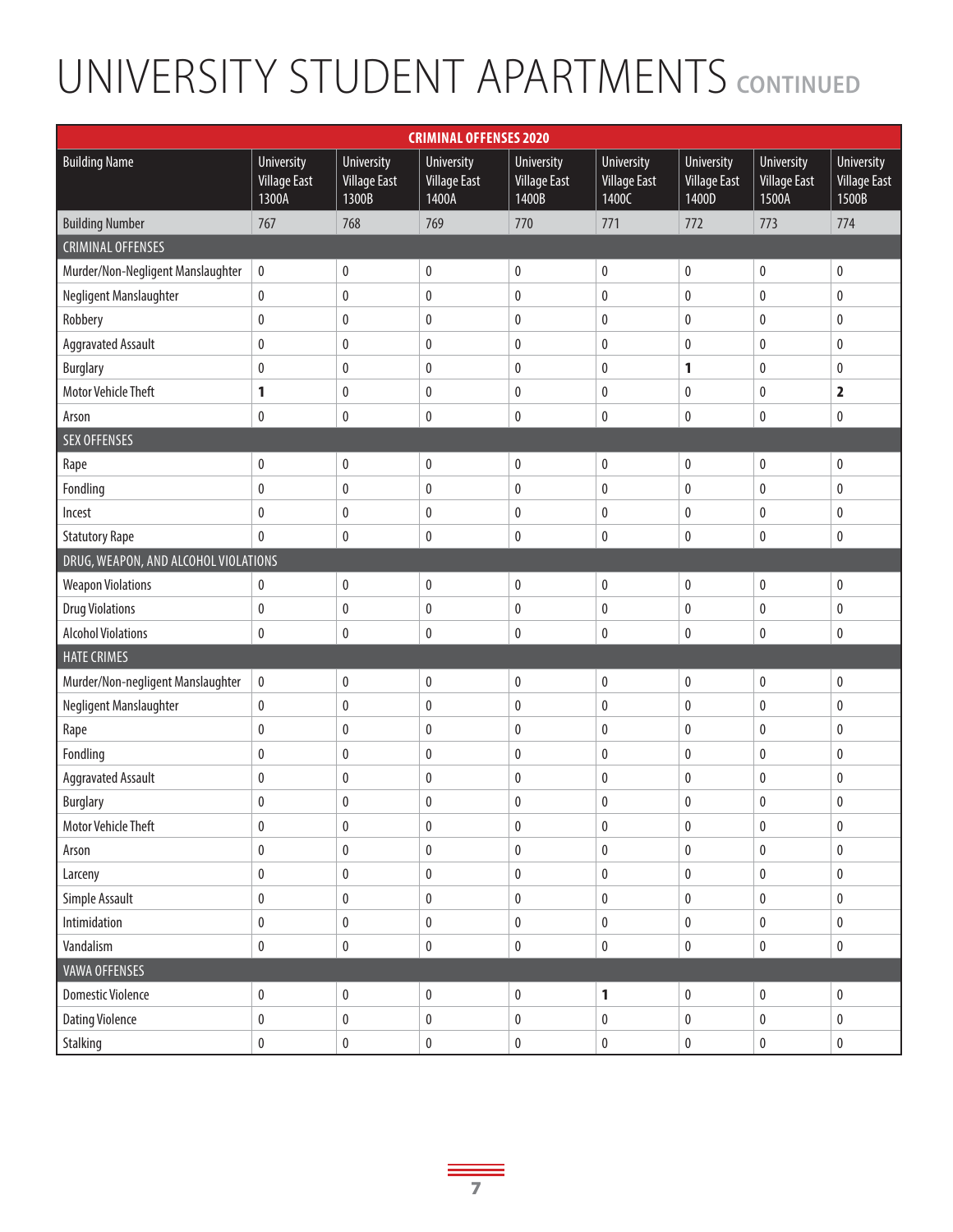# HOUSING & RESIDENTIAL EDUCATION **CONTINUED**

| <b>CRIMINAL OFFENSES 2020</b>        |                         |                                                                         |                                                                  |                                                           |                 |                         |                    |  |  |  |  |
|--------------------------------------|-------------------------|-------------------------------------------------------------------------|------------------------------------------------------------------|-----------------------------------------------------------|-----------------|-------------------------|--------------------|--|--|--|--|
| <b>Building Name</b>                 | <b>Lassonde Studios</b> | Donna Garff<br><b>Marriott Residential</b><br><b>Scholars Community</b> | Kahlert Village<br><b>South Campus</b><br><b>Student Housing</b> | Officer's Circle<br>Housing*                              | Chapel Glen 802 | Chapel Glen<br>803      | Chapel Glen<br>804 |  |  |  |  |
| <b>Building Number</b>               | 46                      | 112                                                                     | 114                                                              | 606, 607, 608,<br>609, 610, 611,<br>612, 613, 614,<br>615 | 802             | 803                     | 804                |  |  |  |  |
| <b>CRIMINAL OFFENSES</b>             |                         |                                                                         |                                                                  |                                                           |                 |                         |                    |  |  |  |  |
| Murder/Non-Negligent Manslaughter    | $\pmb{0}$               | $\pmb{0}$                                                               | $\pmb{0}$                                                        | $\pmb{0}$                                                 | $\pmb{0}$       | $\pmb{0}$               | $\pmb{0}$          |  |  |  |  |
| Negligent Manslaughter               | $\pmb{0}$               | $\pmb{0}$                                                               | $\pmb{0}$                                                        | $\pmb{0}$                                                 | $\pmb{0}$       | $\pmb{0}$               | $\pmb{0}$          |  |  |  |  |
| Robbery                              | $\pmb{0}$               | $\pmb{0}$                                                               | $\pmb{0}$                                                        | $\pmb{0}$                                                 | $\pmb{0}$       | $\pmb{0}$               | $\pmb{0}$          |  |  |  |  |
| <b>Aggravated Assault</b>            | $\pmb{0}$               | 0                                                                       | 1                                                                | $\pmb{0}$                                                 | $\pmb{0}$       | $\pmb{0}$               | 0                  |  |  |  |  |
| <b>Burglary</b>                      | $\pmb{0}$               | $\pmb{0}$                                                               | $\pmb{0}$                                                        | $\pmb{0}$                                                 | $\pmb{0}$       | $\pmb{0}$               | $\pmb{0}$          |  |  |  |  |
| <b>Motor Vehicle Theft</b>           | $\pmb{0}$               | $\pmb{0}$                                                               | $\pmb{0}$                                                        | $\pmb{0}$                                                 | $\pmb{0}$       | $\pmb{0}$               | $\pmb{0}$          |  |  |  |  |
| Arson                                | $\pmb{0}$               | $\pmb{0}$                                                               | $\pmb{0}$                                                        | $\pmb{0}$                                                 | $\pmb{0}$       | $\pmb{0}$               | $\pmb{0}$          |  |  |  |  |
| <b>SEX OFFENSES</b>                  |                         |                                                                         |                                                                  |                                                           |                 |                         |                    |  |  |  |  |
| Rape                                 | 1                       | $\pmb{0}$                                                               | $\overline{\mathbf{2}}$                                          | $\pmb{0}$                                                 | 1               | $\mathbf{1}$            | 1                  |  |  |  |  |
| Fondling                             | $\pmb{0}$               | $\pmb{0}$                                                               | 1                                                                | $\pmb{0}$                                                 | $\pmb{0}$       | $\pmb{0}$               | 0                  |  |  |  |  |
| Incest                               | $\pmb{0}$               | $\pmb{0}$                                                               | $\pmb{0}$                                                        | $\pmb{0}$                                                 | $\pmb{0}$       | $\pmb{0}$               | $\pmb{0}$          |  |  |  |  |
| <b>Statutory Rape</b>                | $\mathbf{0}$            | $\pmb{0}$                                                               | $\pmb{0}$                                                        | $\pmb{0}$                                                 | $\pmb{0}$       | $\bf{0}$                | $\pmb{0}$          |  |  |  |  |
| DRUG, WEAPON, AND ALCOHOL VIOLATIONS |                         |                                                                         |                                                                  |                                                           |                 |                         |                    |  |  |  |  |
| <b>Weapon Violations</b>             | $\pmb{0}$               | $\pmb{0}$                                                               | $\pmb{0}$                                                        | $\pmb{0}$                                                 | $\pmb{0}$       | $\pmb{0}$               | $\pmb{0}$          |  |  |  |  |
| <b>Drug Violations</b>               | 1                       | 1                                                                       | 1                                                                | $\pmb{0}$                                                 | $\pmb{0}$       | $\overline{\mathbf{2}}$ | $\pmb{0}$          |  |  |  |  |
| <b>Alcohol Violations</b>            | 0                       | 0                                                                       | $\overline{\mathbf{2}}$                                          | $\bf{0}$                                                  | 0               | $\pmb{0}$               | 0                  |  |  |  |  |
| <b>HATE CRIMES</b>                   |                         |                                                                         |                                                                  |                                                           |                 |                         |                    |  |  |  |  |
| Murder/Non-negligent Manslaughter    | $\pmb{0}$               | $\pmb{0}$                                                               | $\pmb{0}$                                                        | $\pmb{0}$                                                 | $\pmb{0}$       | $\pmb{0}$               | $\pmb{0}$          |  |  |  |  |
| Negligent Manslaughter               | $\pmb{0}$               | $\pmb{0}$                                                               | $\pmb{0}$                                                        | $\pmb{0}$                                                 | $\pmb{0}$       | $\bf{0}$                | 0                  |  |  |  |  |
| Rape                                 | $\pmb{0}$               | $\pmb{0}$                                                               | $\pmb{0}$                                                        | $\pmb{0}$                                                 | $\pmb{0}$       | $\pmb{0}$               | $\pmb{0}$          |  |  |  |  |
| Fondling                             | $\pmb{0}$               | $\pmb{0}$                                                               | $\pmb{0}$                                                        | $\pmb{0}$                                                 | 0               | $\pmb{0}$               | 0                  |  |  |  |  |
| <b>Aggravated Assault</b>            | $\pmb{0}$               | $\pmb{0}$                                                               | $\pmb{0}$                                                        | $\pmb{0}$                                                 | $\pmb{0}$       | $\pmb{0}$               | $\pmb{0}$          |  |  |  |  |
| <b>Burglary</b>                      | $\pmb{0}$               | $\pmb{0}$                                                               | $\pmb{0}$                                                        | $\pmb{0}$                                                 | $\pmb{0}$       | $\pmb{0}$               | $\pmb{0}$          |  |  |  |  |
| <b>Motor Vehicle Theft</b>           | $\pmb{0}$               | $\pmb{0}$                                                               | $\pmb{0}$                                                        | $\pmb{0}$                                                 | $\pmb{0}$       | $\pmb{0}$               | $\pmb{0}$          |  |  |  |  |
| Arson                                | $\pmb{0}$               | $\pmb{0}$                                                               | $\pmb{0}$                                                        | $\pmb{0}$                                                 | $\pmb{0}$       | $\pmb{0}$               | $\pmb{0}$          |  |  |  |  |
| Larceny                              | $\pmb{0}$               | $\pmb{0}$                                                               | $\pmb{0}$                                                        | $\pmb{0}$                                                 | $\pmb{0}$       | $\pmb{0}$               | $\pmb{0}$          |  |  |  |  |
| Simple Assault                       | $\pmb{0}$               | $\pmb{0}$                                                               | $\pmb{0}$                                                        | $\pmb{0}$                                                 | $\pmb{0}$       | $\pmb{0}$               | $\pmb{0}$          |  |  |  |  |
| Intimidation                         | $\pmb{0}$               | $\pmb{0}$                                                               | $\pmb{0}$                                                        | $\pmb{0}$                                                 | $\pmb{0}$       | $\pmb{0}$               | $\pmb{0}$          |  |  |  |  |
| Vandalism                            | $\pmb{0}$               | $\pmb{0}$                                                               | $\pmb{0}$                                                        | $\pmb{0}$                                                 | $\pmb{0}$       | $\pmb{0}$               | $\pmb{0}$          |  |  |  |  |
| <b>VAWA OFFENSES</b>                 |                         |                                                                         |                                                                  |                                                           |                 |                         |                    |  |  |  |  |
| <b>Domestic Violence</b>             | $\pmb{0}$               | $\pmb{0}$                                                               | $\pmb{0}$                                                        | $\pmb{0}$                                                 | $\pmb{0}$       | $\pmb{0}$               | $\pmb{0}$          |  |  |  |  |
| <b>Dating Violence</b>               | $\mathbf{1}$            | $\pmb{0}$                                                               | $\pmb{0}$                                                        | $\pmb{0}$                                                 | $\pmb{0}$       | $\pmb{0}$               | $\pmb{0}$          |  |  |  |  |
| Stalking                             | $\pmb{0}$               | $\pmb{0}$                                                               | 1                                                                | $\mathbf{1}$                                              | $\pmb{0}$       | $\pmb{0}$               | $\pmb{0}$          |  |  |  |  |

\*to protect privacy of residents, housing facilities with fewer than 15 residential units have been grouped together with others in the same immediate area.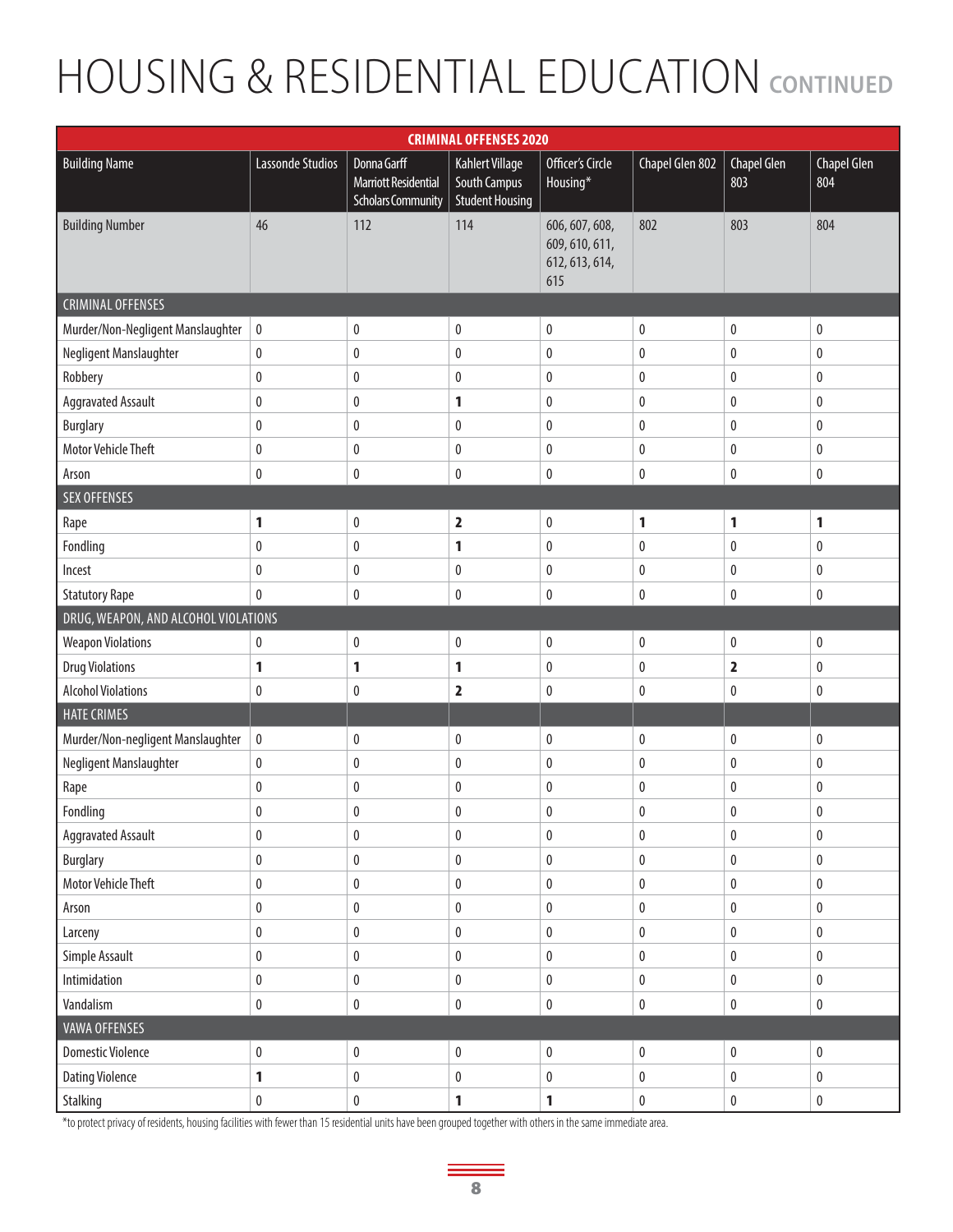# **HOUSING & RESIDENTIAL EDUCATION CONTINUED**

| <b>CRIMINAL OFFENSES 2020</b>        |                        |                        |                         |                |                          |                   |                   |                               |  |
|--------------------------------------|------------------------|------------------------|-------------------------|----------------|--------------------------|-------------------|-------------------|-------------------------------|--|
| <b>Building Name</b>                 | Gateway<br>Heights 806 | Gateway<br>Heights 807 | Sage Point 810          | Sage Point 811 | <b>Sage Point</b><br>812 | Sage Point<br>813 | Sage Point<br>814 | <b>Benchmark</b><br>Plaza 820 |  |
| <b>Building Number</b>               | 806                    | 807                    | 810                     | 811            | 812                      | 813               | 814               | 820                           |  |
| <b>CRIMINAL OFFENSES</b>             |                        |                        |                         |                |                          |                   |                   |                               |  |
| Murder/Non-Negligent Manslaughter    | $\pmb{0}$              | $\mathbf 0$            | $\bf{0}$                | 0              | $\bf{0}$                 | $\bf{0}$          | 0                 | 0                             |  |
| Negligent Manslaughter               | $\pmb{0}$              | $\pmb{0}$              | $\pmb{0}$               | 0              | $\pmb{0}$                | $\pmb{0}$         | 0                 | $\pmb{0}$                     |  |
| Robbery                              | $\pmb{0}$              | $\pmb{0}$              | $\bf{0}$                | 0              | $\mathbf{0}$             | $\bf{0}$          | 0                 | 0                             |  |
| <b>Aggravated Assault</b>            | $\pmb{0}$              | $\pmb{0}$              | $\bf{0}$                | 0              | $\mathbf{0}$             | $\bf{0}$          | 0                 | 0                             |  |
| <b>Burglary</b>                      | $\pmb{0}$              | $\pmb{0}$              | $\pmb{0}$               | 0              | $\bf{0}$                 | $\pmb{0}$         | 0                 | 0                             |  |
| <b>Motor Vehicle Theft</b>           | $\pmb{0}$              | $\pmb{0}$              | $\bf{0}$                | 0              | $\mathbf{0}$             | $\bf{0}$          | 0                 | 0                             |  |
| Arson                                | $\pmb{0}$              | $\pmb{0}$              | $\pmb{0}$               | 0              | $\pmb{0}$                | $\pmb{0}$         | 0                 | 0                             |  |
| <b>SEX OFFENSES</b>                  |                        |                        |                         |                |                          |                   |                   |                               |  |
| Rape                                 | 1                      | $\pmb{0}$              | 0                       | $\pmb{0}$      | $\pmb{0}$                | $\pmb{0}$         | 0                 | $\pmb{0}$                     |  |
| Fondling                             | $\pmb{0}$              | $\pmb{0}$              | $\pmb{0}$               | $\pmb{0}$      | $\pmb{0}$                | $\pmb{0}$         | 0                 | $\pmb{0}$                     |  |
| Incest                               | $\pmb{0}$              | $\pmb{0}$              | $\bf{0}$                | 0              | $\mathbf{0}$             | $\bf{0}$          | 0                 | 0                             |  |
| <b>Statutory Rape</b>                | $\pmb{0}$              | $\pmb{0}$              | $\pmb{0}$               | 0              | $\pmb{0}$                | $\pmb{0}$         | 0                 | $\pmb{0}$                     |  |
| DRUG, WEAPON, AND ALCOHOL VIOLATIONS |                        |                        |                         |                |                          |                   |                   |                               |  |
| <b>Weapon Violations</b>             | 0                      | $\pmb{0}$              | $\bf{0}$                | 0              | $\pmb{0}$                | $\pmb{0}$         | 0                 | 0                             |  |
| <b>Drug Violations</b>               | 3                      | $\mathbf 0$            | $\overline{\mathbf{2}}$ | 3              | $\pmb{0}$                | 5                 | 10                | $\pmb{0}$                     |  |
| <b>Alcohol Violations</b>            | $\pmb{0}$              | $\pmb{0}$              | 10                      | 0              | $\pmb{0}$                | $\pmb{0}$         | 0                 | $\pmb{0}$                     |  |
| <b>HATE CRIMES</b>                   |                        |                        |                         |                |                          |                   |                   |                               |  |
| Murder/Non-negligent Manslaughter    | $\pmb{0}$              | 0                      | $\bf{0}$                | 0              | $\bf{0}$                 | $\bf{0}$          | 0                 | 0                             |  |
| Negligent Manslaughter               | $\pmb{0}$              | $\pmb{0}$              | $\pmb{0}$               | 0              | $\pmb{0}$                | $\pmb{0}$         | 0                 | 0                             |  |
| Rape                                 | $\pmb{0}$              | $\mathbf 0$            | $\bf{0}$                | 0              | $\mathbf{0}$             | $\bf{0}$          | 0                 | 0                             |  |
| Fondling                             | $\pmb{0}$              | $\pmb{0}$              | $\bf{0}$                | 0              | $\bf{0}$                 | $\bf{0}$          | 0                 | 0                             |  |
| <b>Aggravated Assault</b>            | $\pmb{0}$              | $\pmb{0}$              | $\pmb{0}$               | $\pmb{0}$      | $\pmb{0}$                | $\pmb{0}$         | $\pmb{0}$         | $\pmb{0}$                     |  |
| <b>Burglary</b>                      | 0                      | $\pmb{0}$              | $\bf{0}$                | 0              | $\bf{0}$                 | $\bf{0}$          | 0                 | 0                             |  |
| <b>Motor Vehicle Theft</b>           | $\pmb{0}$              | $\mathbf 0$            | $\mathbf{0}$            | 0              | $\mathbf{0}$             | $\mathbf{0}$      | 0                 | 0                             |  |
| Arson                                | 0                      | 0                      | 0                       | 0              | $\bf{0}$                 | $\bf{0}$          | 0                 | 0                             |  |
| Larceny                              | $\pmb{0}$              | $\pmb{0}$              | $\pmb{0}$               | $\mathbf{0}$   | $\mathbf{0}$             | $\pmb{0}$         | $\mathbf{0}$      | $\mathbf{0}$                  |  |
| Simple Assault                       | $\pmb{0}$              | $\pmb{0}$              | $\pmb{0}$               | $\pmb{0}$      | $\pmb{0}$                | $\pmb{0}$         | $\pmb{0}$         | $\pmb{0}$                     |  |
| Intimidation                         | $\pmb{0}$              | $\pmb{0}$              | $\pmb{0}$               | $\pmb{0}$      | $\pmb{0}$                | $\pmb{0}$         | $\pmb{0}$         | $\pmb{0}$                     |  |
| Vandalism                            | $\pmb{0}$              | $\pmb{0}$              | $\pmb{0}$               | $\pmb{0}$      | $\pmb{0}$                | $\pmb{0}$         | $\pmb{0}$         | $\pmb{0}$                     |  |
| <b>VAWA OFFENSES</b>                 |                        |                        |                         |                |                          |                   |                   |                               |  |
| <b>Domestic Violence</b>             | $\pmb{0}$              | $\pmb{0}$              | $\pmb{0}$               | $\pmb{0}$      | $\pmb{0}$                | $\pmb{0}$         | $\pmb{0}$         | $\pmb{0}$                     |  |
| <b>Dating Violence</b>               | $\pmb{0}$              | $\pmb{0}$              | $\pmb{0}$               | $\pmb{0}$      | $\pmb{0}$                | $\pmb{0}$         | $\pmb{0}$         | $\pmb{0}$                     |  |
| Stalking                             | $\pmb{0}$              | $\pmb{0}$              | $\pmb{0}$               | $\pmb{0}$      | $\pmb{0}$                | $\pmb{0}$         | $\pmb{0}$         | $\pmb{0}$                     |  |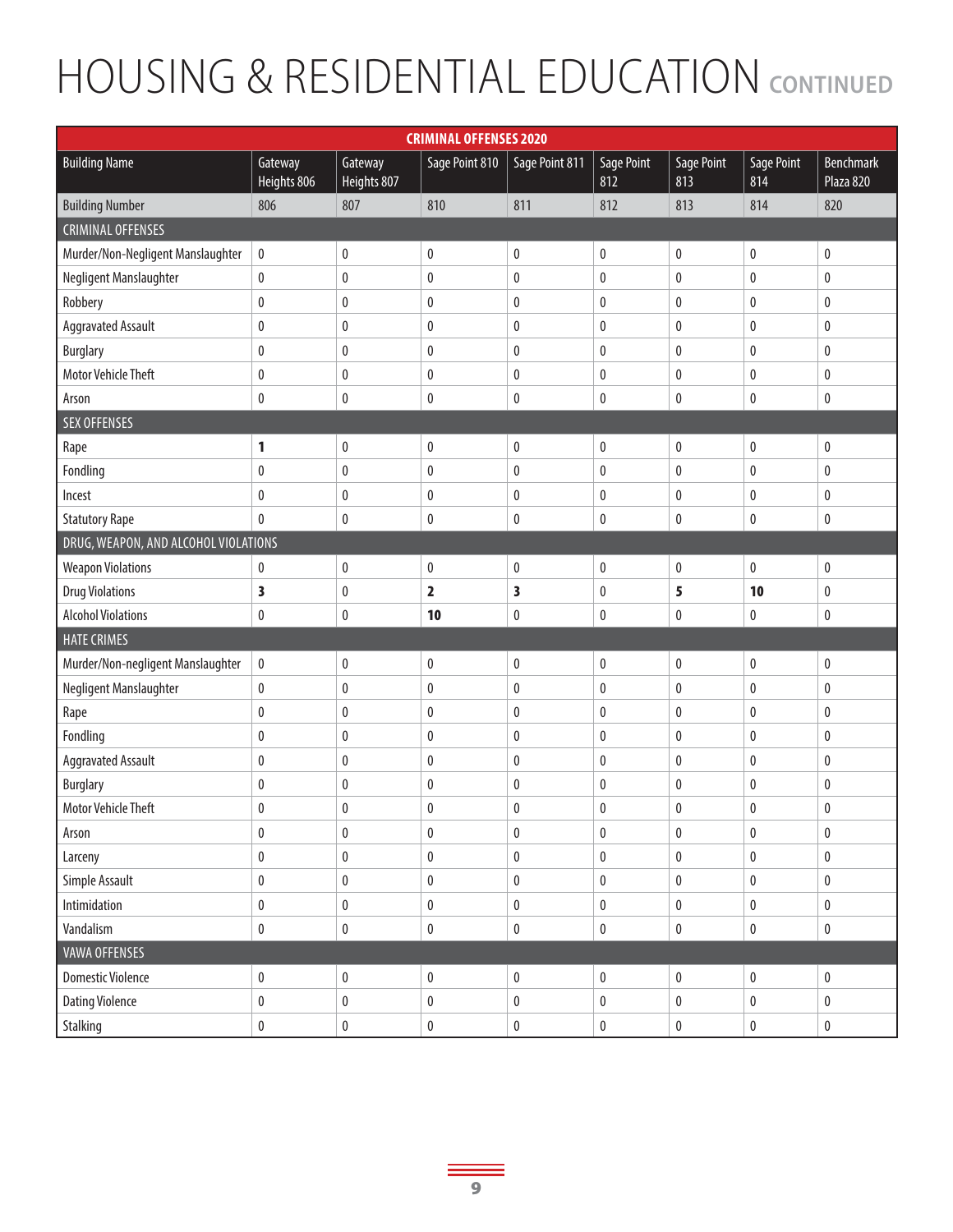# **HOUSING & RESIDENTIAL EDUCATION CONTINUED**

| <b>CRIMINAL OFFENSES 2020</b>        |                               |                               |                        |                        |                        |                        |                        |                        |  |  |
|--------------------------------------|-------------------------------|-------------------------------|------------------------|------------------------|------------------------|------------------------|------------------------|------------------------|--|--|
| <b>Building Name</b>                 | <b>Benchmark Plaza</b><br>821 | <b>Benchmark Plaza</b><br>822 | Shoreline<br>Ridge 825 | Shoreline<br>Ridge 826 | Shoreline<br>Ridge 827 | Shoreline<br>Ridge 828 | Shoreline<br>Ridge 829 | Shoreline<br>Ridge 830 |  |  |
| <b>Building Number</b>               | 821                           | 822                           | 825                    | 826                    | 827                    | 828                    | 829                    | 830                    |  |  |
| <b>CRIMINAL OFFENSES</b>             |                               |                               |                        |                        |                        |                        |                        |                        |  |  |
| Murder/Non-Negligent Manslaughter    | $\pmb{0}$                     | $\boldsymbol{0}$              | $\bf{0}$               | $\pmb{0}$              | $\pmb{0}$              | $\pmb{0}$              | 0                      | 0                      |  |  |
| Negligent Manslaughter               | $\pmb{0}$                     | $\pmb{0}$                     | $\pmb{0}$              | $\pmb{0}$              | $\pmb{0}$              | $\pmb{0}$              | $\mathbf{0}$           | 0                      |  |  |
| Robbery                              | $\pmb{0}$                     | $\mathbf{0}$                  | $\pmb{0}$              | $\pmb{0}$              | $\pmb{0}$              | 0                      | 0                      | 0                      |  |  |
| <b>Aggravated Assault</b>            | $\pmb{0}$                     | 0                             | $\bf{0}$               | $\pmb{0}$              | 0                      | 0                      | 0                      | 0                      |  |  |
| <b>Burglary</b>                      | $\pmb{0}$                     | 0                             | $\pmb{0}$              | 0                      | $\pmb{0}$              | 0                      | 0                      | 0                      |  |  |
| <b>Motor Vehicle Theft</b>           | $\bf{0}$                      | $\mathbf{0}$                  | $\pmb{0}$              | $\pmb{0}$              | $\pmb{0}$              | 0                      | 0                      | 0                      |  |  |
| Arson                                | 1                             | $\bf{0}$                      | $\bf{0}$               | $\pmb{0}$              | $\pmb{0}$              | 0                      | 0                      | 0                      |  |  |
| <b>SEX OFFENSES</b>                  |                               |                               |                        |                        |                        |                        |                        |                        |  |  |
| Rape                                 | $\pmb{0}$                     | 1                             | $\pmb{0}$              | $\pmb{0}$              | $\pmb{0}$              | $\pmb{0}$              | $\mathbf 0$            | 0                      |  |  |
| Fondling                             | $\pmb{0}$                     | $\mathbf{0}$                  | $\bf{0}$               | $\pmb{0}$              | $\pmb{0}$              | 0                      | 0                      | 0                      |  |  |
| Incest                               | $\mathbf 0$                   | $\mathbf 0$                   | $\pmb{0}$              | $\pmb{0}$              | 0                      | 0                      | 0                      | 0                      |  |  |
| <b>Statutory Rape</b>                | $\mathbf{0}$                  | 0                             | $\pmb{0}$              | 0                      | $\pmb{0}$              | 0                      | 0                      | 0                      |  |  |
| DRUG, WEAPON, AND ALCOHOL VIOLATIONS |                               |                               |                        |                        |                        |                        |                        |                        |  |  |
| <b>Weapon Violations</b>             | 0                             | $\pmb{0}$                     | $\pmb{0}$              | $\pmb{0}$              | $\pmb{0}$              | $\pmb{0}$              | 0                      | 0                      |  |  |
| <b>Drug Violations</b>               | 6                             | $\pmb{0}$                     | $\pmb{0}$              | $\pmb{0}$              | 1                      | 3                      | 0                      | $\pmb{0}$              |  |  |
| <b>Alcohol Violations</b>            | 1                             | $\mathbf{0}$                  | $\mathbf{0}$           | $\pmb{0}$              | $\pmb{0}$              | 0                      | 0                      | 0                      |  |  |
| <b>HATE CRIMES</b>                   |                               |                               |                        |                        |                        |                        |                        |                        |  |  |
| Murder/Non-negligent Manslaughter    | $\boldsymbol{0}$              | $\pmb{0}$                     | $\pmb{0}$              | $\pmb{0}$              | $\pmb{0}$              | $\pmb{0}$              | 0                      | 0                      |  |  |
| Negligent Manslaughter               | $\pmb{0}$                     | $\pmb{0}$                     | $\pmb{0}$              | 0                      | $\pmb{0}$              | 0                      | 0                      | 0                      |  |  |
| Rape                                 | $\pmb{0}$                     | $\mathbf 0$                   | $\pmb{0}$              | $\pmb{0}$              | $\pmb{0}$              | 0                      | $\mathbf{0}$           | 0                      |  |  |
| Fondling                             | $\pmb{0}$                     | 0                             | $\bf{0}$               | 0                      | $\pmb{0}$              | 0                      | 0                      | 0                      |  |  |
| <b>Aggravated Assault</b>            | $\pmb{0}$                     | $\pmb{0}$                     | $\pmb{0}$              | 0                      | $\pmb{0}$              | 0                      | 0                      | 0                      |  |  |
| <b>Burglary</b>                      | $\bf{0}$                      | $\mathbf{0}$                  | $\bf{0}$               | $\pmb{0}$              | 0                      | 0                      | 0                      | 0                      |  |  |
| <b>Motor Vehicle Theft</b>           | $\mathbf 0$                   | $\mathbf{0}$                  | $\mathbf{0}$           | $\pmb{0}$              | 0                      | 0                      | 0                      | 0                      |  |  |
| Arson                                | $\pmb{0}$                     | $\pmb{0}$                     | $\pmb{0}$              | $\pmb{0}$              | $\pmb{0}$              | $\pmb{0}$              | $\mathbf 0$            | $\pmb{0}$              |  |  |
| Larceny                              | $\pmb{0}$                     | $\pmb{0}$                     | $\pmb{0}$              | 0                      | 0                      | $\pmb{0}$              | $\mathbf{0}$           | 0                      |  |  |
| Simple Assault                       | $\pmb{0}$                     | $\pmb{0}$                     | $\pmb{0}$              | $\pmb{0}$              | $\pmb{0}$              | $\pmb{0}$              | $\pmb{0}$              | $\pmb{0}$              |  |  |
| Intimidation                         | $\pmb{0}$                     | $\pmb{0}$                     | $\pmb{0}$              | $\pmb{0}$              | $\pmb{0}$              | $\pmb{0}$              | 0                      | $\pmb{0}$              |  |  |
| Vandalism                            | $\pmb{0}$                     | $\pmb{0}$                     | $\pmb{0}$              | $\pmb{0}$              | $\pmb{0}$              | $\pmb{0}$              | $\pmb{0}$              | $\pmb{0}$              |  |  |
| <b>VAWA OFFENSES</b>                 |                               |                               |                        |                        |                        |                        |                        |                        |  |  |
| <b>Domestic Violence</b>             | $\pmb{0}$                     | $\pmb{0}$                     | $\pmb{0}$              | $\pmb{0}$              | $\pmb{0}$              | $\pmb{0}$              | $\pmb{0}$              | $\pmb{0}$              |  |  |
| <b>Dating Violence</b>               | $\pmb{0}$                     | $\pmb{0}$                     | $\pmb{0}$              | $\pmb{0}$              | $\pmb{0}$              | $\pmb{0}$              | $\pmb{0}$              | $\pmb{0}$              |  |  |
| Stalking                             | $\pmb{0}$                     | $\pmb{0}$                     | $\pmb{0}$              | $\pmb{0}$              | $\pmb{0}$              | $\mathbf{1}$           | 0                      | $\pmb{0}$              |  |  |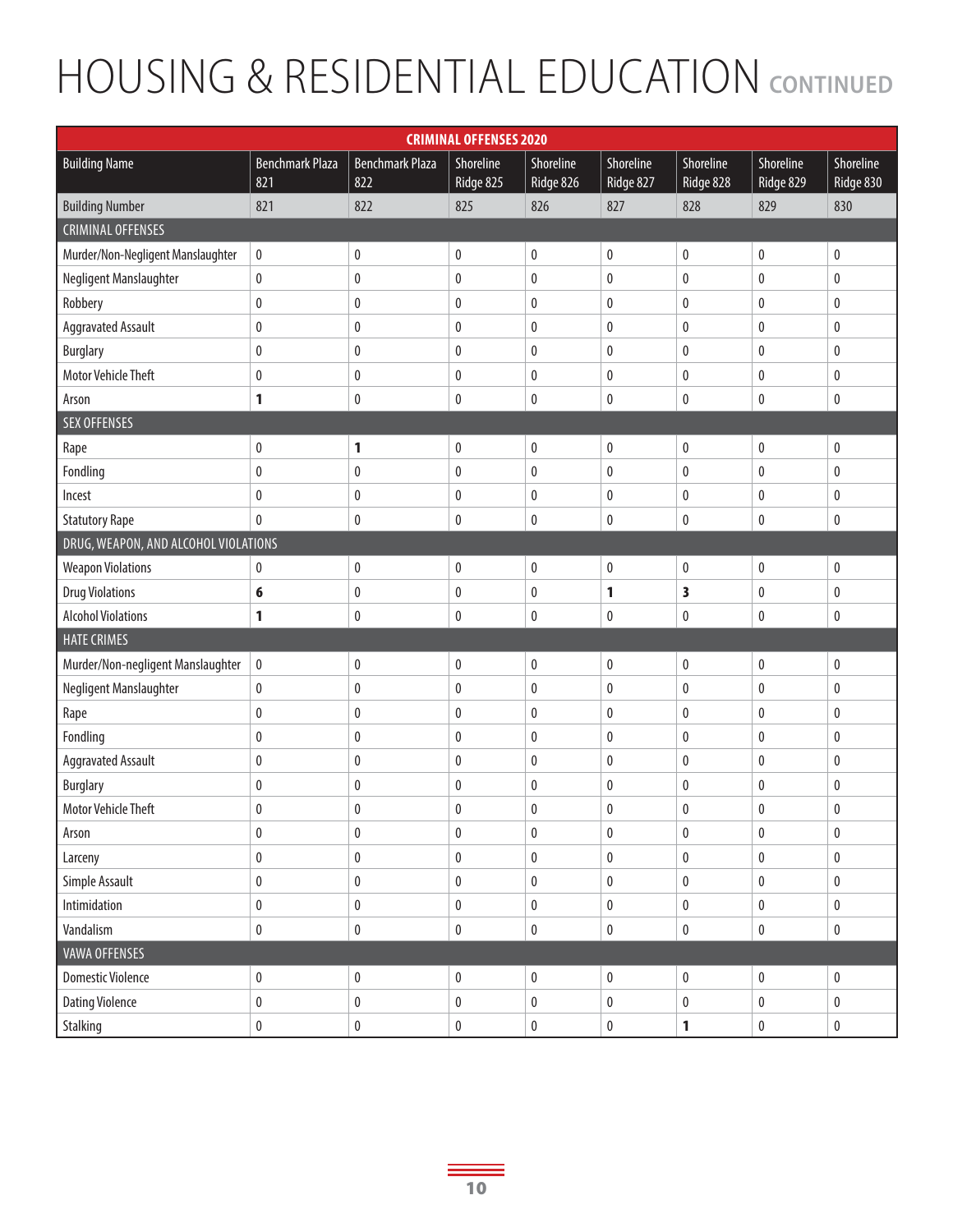#### OFF CAMPUS HOUSING

| <b>CRIMINAL OFFENSES 2020</b>        |                                   |                                   |                         |  |  |  |  |  |  |  |
|--------------------------------------|-----------------------------------|-----------------------------------|-------------------------|--|--|--|--|--|--|--|
| <b>Building Name</b>                 | <b>Downtown</b><br>Commons<br>One | Downtown<br>Commons<br><b>Two</b> | <b>Block 44</b>         |  |  |  |  |  |  |  |
| <b>Building Number</b>               | 3601                              | 3602                              | 3745                    |  |  |  |  |  |  |  |
| <b>CRIMINAL OFFENSES</b>             |                                   |                                   |                         |  |  |  |  |  |  |  |
| Murder/Non-Negligent Manslaughter    | $\pmb{0}$                         | $\pmb{0}$                         | $\pmb{0}$               |  |  |  |  |  |  |  |
| Negligent Manslaughter               | $\mathbf{0}$                      | $\mathbf{0}$                      | 0                       |  |  |  |  |  |  |  |
| Robbery                              | $\mathbf{0}$                      | 0                                 | $\mathbf{0}$            |  |  |  |  |  |  |  |
| <b>Aggravated Assault</b>            | $\mathbf{0}$                      | 0                                 | 1                       |  |  |  |  |  |  |  |
| <b>Burglary</b>                      | $\pmb{0}$                         | 0                                 | $\overline{\mathbf{3}}$ |  |  |  |  |  |  |  |
| <b>Motor Vehicle Theft</b>           | $\pmb{0}$                         | 0                                 | 1                       |  |  |  |  |  |  |  |
| Arson                                | $\pmb{0}$                         | 0                                 | $\pmb{0}$               |  |  |  |  |  |  |  |
| <b>SEX OFFENSES</b>                  |                                   |                                   |                         |  |  |  |  |  |  |  |
| Rape                                 | $\pmb{0}$                         | $\pmb{0}$                         | $\overline{\mathbf{2}}$ |  |  |  |  |  |  |  |
| Fondling                             | $\mathbf{0}$                      | 0                                 | $\mathbf{0}$            |  |  |  |  |  |  |  |
| Incest                               | $\mathbf{0}$                      | $\mathbf{0}$                      | $\mathbf{0}$            |  |  |  |  |  |  |  |
| <b>Statutory Rape</b>                | $\pmb{0}$                         | 0                                 | $\mathbf{0}$            |  |  |  |  |  |  |  |
| DRUG, WEAPON, AND ALCOHOL VIOLATIONS |                                   |                                   |                         |  |  |  |  |  |  |  |
| <b>Weapon Violations</b>             | $\mathbf{0}$                      | $\mathbf{0}$                      | $\mathbf{0}$            |  |  |  |  |  |  |  |
| <b>Drug Violations</b>               | $\pmb{0}$                         | $\mathbf{0}$                      | $\mathbf{0}$            |  |  |  |  |  |  |  |
| <b>Alcohol Violations</b>            | $\mathbf{0}$                      | $\mathbf{0}$                      | $\mathbf{0}$            |  |  |  |  |  |  |  |
| <b>HATE CRIMES</b>                   |                                   |                                   |                         |  |  |  |  |  |  |  |
| Murder/Non-negligent Manslaughter    | $\pmb{0}$                         | 0                                 | $\pmb{0}$               |  |  |  |  |  |  |  |
| Negligent Manslaughter               | $\mathbf{0}$                      | 0                                 | $\mathbf{0}$            |  |  |  |  |  |  |  |
| Rape                                 | $\pmb{0}$                         | $\mathbf{0}$                      | 0                       |  |  |  |  |  |  |  |
| Fondling                             | $\pmb{0}$                         | 0                                 | $\mathbf 0$             |  |  |  |  |  |  |  |
| <b>Aggravated Assault</b>            | $\pmb{0}$                         | $\mathbf{0}$                      | $\mathbf{0}$            |  |  |  |  |  |  |  |
| <b>Burglary</b>                      | $\mathbf{0}$                      | 0                                 | $\mathbf{0}$            |  |  |  |  |  |  |  |
| Motor Vehicle Theft                  | 0                                 | 0                                 | 0                       |  |  |  |  |  |  |  |
| Arson                                | 0                                 | 0                                 | $\pmb{0}$               |  |  |  |  |  |  |  |
| Larceny                              | $\pmb{0}$                         | 0                                 | $\pmb{0}$               |  |  |  |  |  |  |  |
| Simple Assault                       | $\pmb{0}$                         | $\pmb{0}$                         | $\pmb{0}$               |  |  |  |  |  |  |  |
| Intimidation                         | 0                                 | 0                                 | $\pmb{0}$               |  |  |  |  |  |  |  |
| Vandalism                            | 0                                 | 0                                 | 0                       |  |  |  |  |  |  |  |
| <b>VAWA OFFENSES</b>                 |                                   |                                   |                         |  |  |  |  |  |  |  |
| <b>Domestic Violence</b>             | $\pmb{0}$                         | 0                                 | 1                       |  |  |  |  |  |  |  |
| <b>Dating Violence</b>               | $\pmb{0}$                         | 0                                 | 1                       |  |  |  |  |  |  |  |
| Stalking                             | 0                                 | 0                                 | $\pmb{0}$               |  |  |  |  |  |  |  |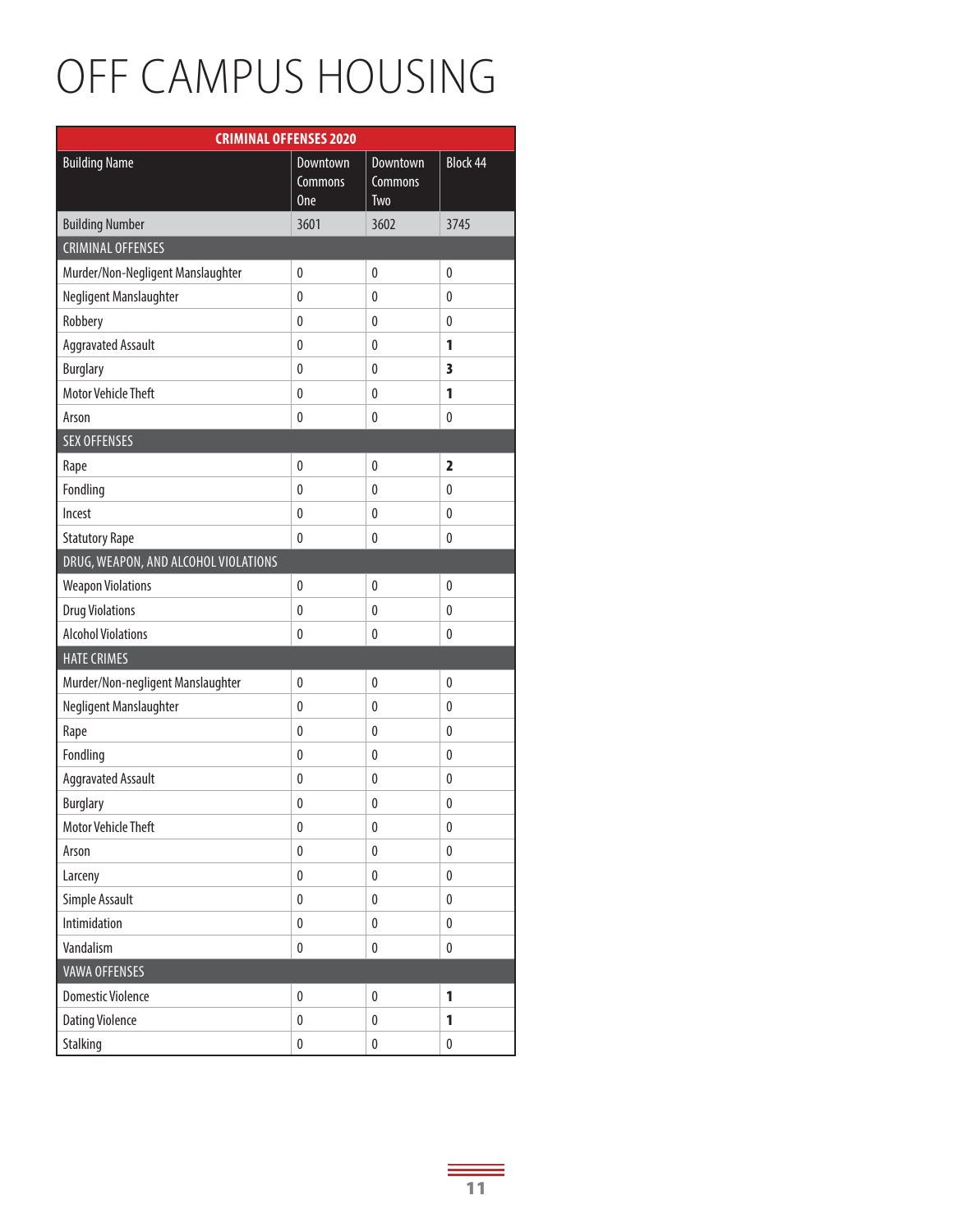#### STUDENT ORGANIZATIONS

| <b>CRIMINAL OFFENSES 2020</b>        |                               |                         |                             |                       |                         |                       |                                       |  |  |
|--------------------------------------|-------------------------------|-------------------------|-----------------------------|-----------------------|-------------------------|-----------------------|---------------------------------------|--|--|
| <b>Organization Name</b>             | Kappa Kappa Gamma<br>Sorority | Delta Gamma<br>Sorority | Alpha Chi Omega<br>Sorority | Chi Omega<br>Sorority | Pi Beta Phi<br>Sorority | Alpha Phi<br>Sorority | Inter-Varsity Christian<br>Fellowship |  |  |
| <b>Building Number</b>               | N/A                           | N/A                     | N/A                         | N/A                   | N/A                     | N/A                   | N/A                                   |  |  |
| <b>CRIMINAL OFFENSES</b>             |                               |                         |                             |                       |                         |                       |                                       |  |  |
| Murder/Non-Negligent Manslaughter    | $\pmb{0}$                     | $\pmb{0}$               | $\pmb{0}$                   | $\mathbf 0$           | $\pmb{0}$               | $\pmb{0}$             | $\pmb{0}$                             |  |  |
| Negligent Manslaughter               | $\pmb{0}$                     | $\pmb{0}$               | $\pmb{0}$                   | $\pmb{0}$             | $\pmb{0}$               | $\pmb{0}$             | $\pmb{0}$                             |  |  |
| Robbery                              | $\pmb{0}$                     | 0                       | $\pmb{0}$                   | 0                     | 0                       | $\pmb{0}$             | $\pmb{0}$                             |  |  |
| <b>Aggravated Assault</b>            | $\pmb{0}$                     | 0                       | $\pmb{0}$                   | 0                     | 0                       | $\mathbf{0}$          | $\pmb{0}$                             |  |  |
| <b>Burglary</b>                      | $\pmb{0}$                     | 0                       | $\pmb{0}$                   | 0                     | 0                       | $\pmb{0}$             | $\pmb{0}$                             |  |  |
| <b>Motor Vehicle Theft</b>           | $\pmb{0}$                     | $\pmb{0}$               | $\pmb{0}$                   | 0                     | 0                       | $\pmb{0}$             | $\pmb{0}$                             |  |  |
| Arson                                | $\pmb{0}$                     | 0                       | $\pmb{0}$                   | $\mathbf 0$           | $\pmb{0}$               | $\pmb{0}$             | $\pmb{0}$                             |  |  |
| <b>SEX OFFENSES</b>                  |                               |                         |                             |                       |                         |                       |                                       |  |  |
| Rape                                 | 0                             | 0                       | 0                           | $\mathbf{0}$          | 0                       | $\pmb{0}$             | $\pmb{0}$                             |  |  |
| Fondling                             | $\pmb{0}$                     | 0                       | $\pmb{0}$                   | $\mathbf{0}$          | 0                       | $\bf{0}$              | 0                                     |  |  |
| Incest                               | 0                             | 0                       | $\pmb{0}$                   | 0                     | 0                       | $\pmb{0}$             | $\pmb{0}$                             |  |  |
| <b>Statutory Rape</b>                | $\pmb{0}$                     | 0                       | $\pmb{0}$                   | 0                     | 0                       | $\pmb{0}$             | $\pmb{0}$                             |  |  |
| DRUG, WEAPON, AND ALCOHOL VIOLATIONS |                               |                         |                             |                       |                         |                       |                                       |  |  |
| <b>Weapon Violations</b>             | 0                             | $\pmb{0}$               | $\pmb{0}$                   | 0                     | 0                       | $\pmb{0}$             | $\pmb{0}$                             |  |  |
| <b>Drug Violations</b>               | $\pmb{0}$                     | $\pmb{0}$               | $\pmb{0}$                   | 0                     | 0                       | $\pmb{0}$             | $\pmb{0}$                             |  |  |
| <b>Alcohol Violations</b>            | $\pmb{0}$                     | 0                       | $\mathbf 0$                 | 0                     | 0                       | $\pmb{0}$             | $\pmb{0}$                             |  |  |
| <b>HATE CRIMES</b>                   |                               |                         |                             |                       |                         |                       |                                       |  |  |
| Murder/Non-negligent Manslaughter    | $\pmb{0}$                     | $\pmb{0}$               | $\pmb{0}$                   | $\pmb{0}$             | $\pmb{0}$               | $\pmb{0}$             | $\pmb{0}$                             |  |  |
| Negligent Manslaughter               | $\pmb{0}$                     | $\pmb{0}$               | $\pmb{0}$                   | $\mathbf 0$           | $\pmb{0}$               | $\pmb{0}$             | $\pmb{0}$                             |  |  |
| Rape                                 | $\pmb{0}$                     | 0                       | $\pmb{0}$                   | 0                     | 0                       | $\pmb{0}$             | $\pmb{0}$                             |  |  |
| Fondling                             | $\pmb{0}$                     | 0                       | $\pmb{0}$                   | 0                     | 0                       | $\bf{0}$              | $\pmb{0}$                             |  |  |
| <b>Aggravated Assault</b>            | $\pmb{0}$                     | 0                       | 0                           | 0                     | 0                       | $\pmb{0}$             | $\pmb{0}$                             |  |  |
| <b>Burglary</b>                      | $\pmb{0}$                     | 0                       | $\boldsymbol{0}$            | 0                     | 0                       | $\pmb{0}$             | $\pmb{0}$                             |  |  |
| Motor Vehicle Theft                  | 0                             | $\pmb{0}$               | $\pmb{0}$                   | 0                     | 0                       | $\mathbf{0}$          | 0                                     |  |  |
| Arson                                | $\pmb{0}$                     | $\pmb{0}$               | $\pmb{0}$                   | $\pmb{0}$             | $\pmb{0}$               | $\pmb{0}$             | $\pmb{0}$                             |  |  |
| Larceny                              | $\pmb{0}$                     | $\pmb{0}$               | $\pmb{0}$                   | $\pmb{0}$             | 0                       | $\pmb{0}$             | $\pmb{0}$                             |  |  |
| Simple Assault                       | $\pmb{0}$                     | $\pmb{0}$               | $\pmb{0}$                   | $\pmb{0}$             | 0                       | $\pmb{0}$             | $\pmb{0}$                             |  |  |
| Intimidation                         | $\pmb{0}$                     | $\pmb{0}$               | $\pmb{0}$                   | $\pmb{0}$             | 0                       | $\pmb{0}$             | $\pmb{0}$                             |  |  |
| Vandalism                            | $\pmb{0}$                     | $\pmb{0}$               | $\pmb{0}$                   | $\pmb{0}$             | $\pmb{0}$               | $\pmb{0}$             | $\pmb{0}$                             |  |  |
| <b>VAWA OFFENSES</b>                 |                               |                         |                             |                       |                         |                       |                                       |  |  |
| <b>Domestic Violence</b>             | $\pmb{0}$                     | $\pmb{0}$               | $\pmb{0}$                   | $\pmb{0}$             | $\pmb{0}$               | $\pmb{0}$             | $\pmb{0}$                             |  |  |
| <b>Dating Violence</b>               | $\pmb{0}$                     | $\pmb{0}$               | $\pmb{0}$                   | $\pmb{0}$             | $\pmb{0}$               | $\pmb{0}$             | $\pmb{0}$                             |  |  |
| Stalking                             | $\pmb{0}$                     | $\pmb{0}$               | $\pmb{0}$                   | 0                     | $\pmb{0}$               | $\pmb{0}$             | $\pmb{0}$                             |  |  |